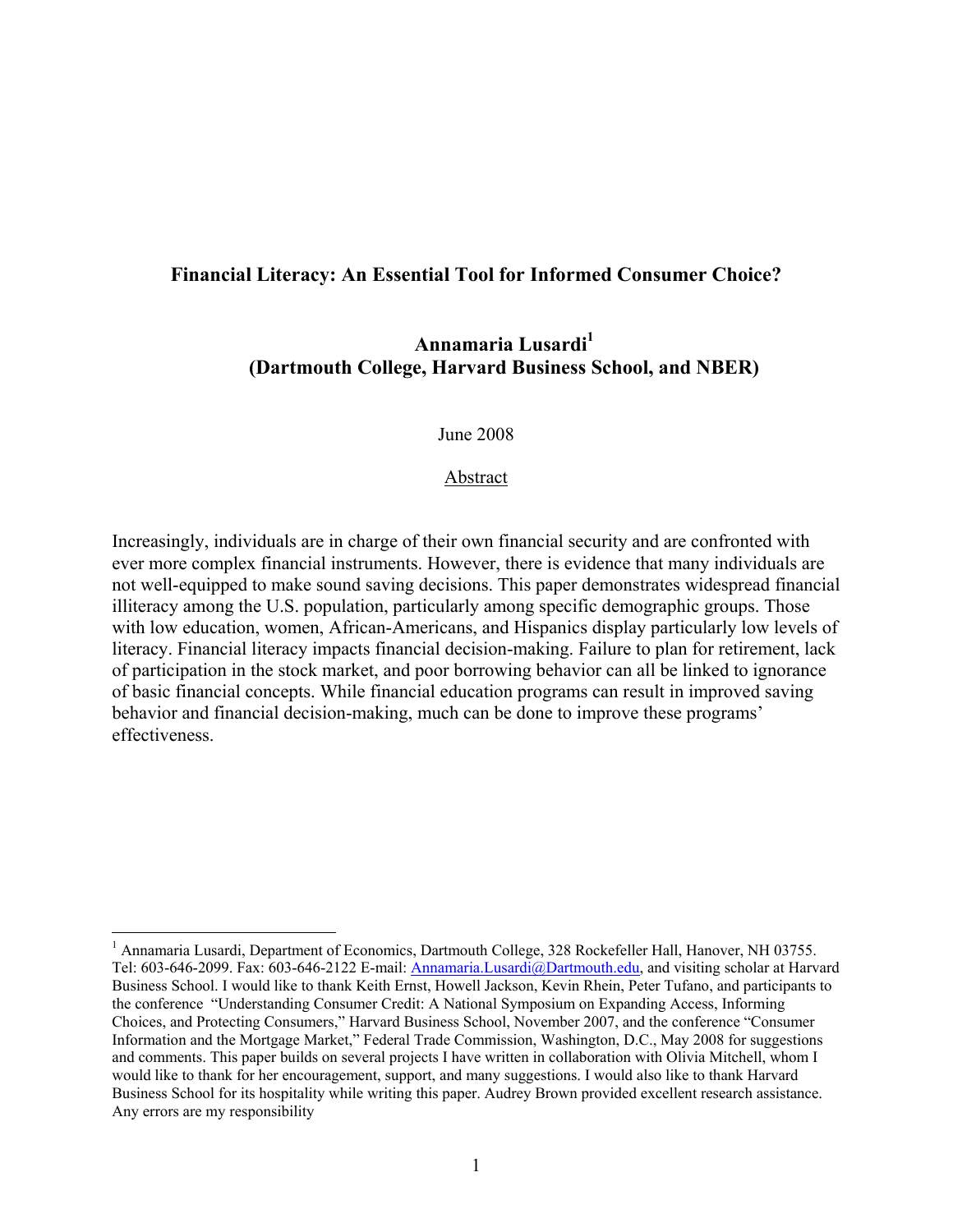#### **Introduction**

Over the past thirty years, individuals have had to become increasingly responsible for their own financial security following retirement. The shift from defined benefit (DB) to defined contribution (DC) plans has meant that workers today have to decide both how much they need to save for retirement and how to allocate pension wealth. Furthermore, financial instruments have become increasingly complex and individuals are presented with new and ever-moresophisticated financial products. Access to credit is easier than ever before and opportunities to borrow are plentiful. But are individuals well equipped to make financial decisions. In other words, do they possess adequate financial literacy to do so?

This paper shows that most individuals cannot perform simple economic calculations and lack knowledge of basic financial concepts, such as the working of interest compounding, the difference between nominal and real values, and the basics of risk diversification. Knowledge of more complex concepts, such as the difference between bonds and stocks, the working of mutual funds, and basic asset pricing is even scarcer. Illiteracy is widespread among the general population and particularly acute among specific demographic groups, such as women, African-Americans, Hispanics, and those with low educational attainment.

Financial literacy affects financial decision-making; ignorance about basic financial concepts can be linked to lack of retirement planning, lack of participation in the stock market, and poor borrowing behavior. Several initiatives have been undertaken to foster saving and financial security. The evidence is, in some cases, mixed, but several programs have proven effective in fostering saving and increasing participation in pension plans. However, much more can be done to improve the effectiveness of these programs. Furthermore, initiatives should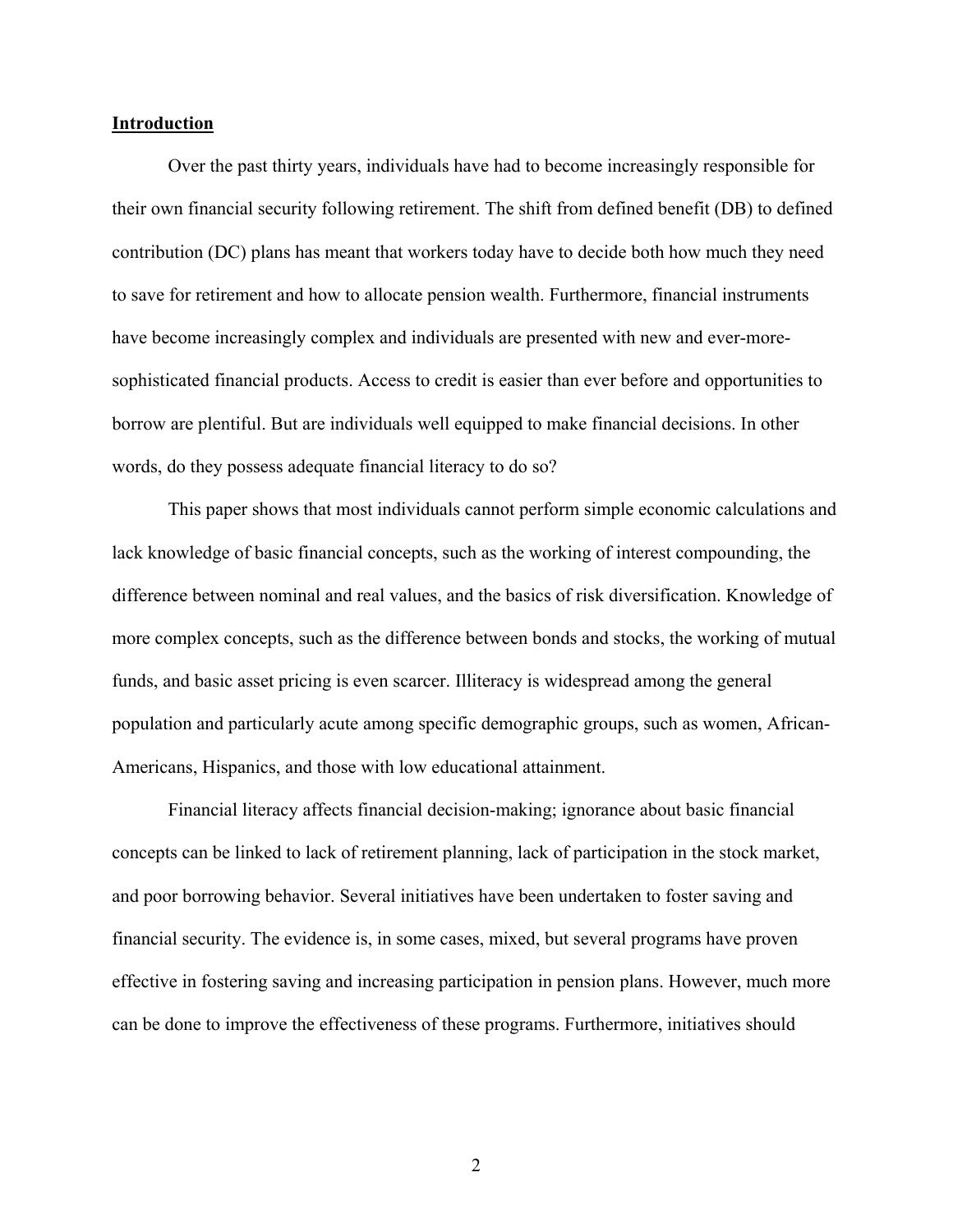consider a wider spectrum of financial behavior; for example not only saving, asset allocation, and pension but also borrowing behavior.

#### **Theoretical Framework**

The theoretical framework used to model consumption/saving decisions posits that rational and foresighted consumers derive utility from consumption over their lifetime. In the simplest format, the consumer has a lifetime expected utility, which is the expected value of the sum of per-period utility discounted to the present from the consumer's current age to his/her oldest attainable age. Assets and consumption each period are determined endogenously by maximizing this utility function subject to an intertemporal budget constraint, which represents the present discounted value of future resources (which include earnings, Social Security, and pensions). This model posits that the consumer holds expectations regarding discount rates, investment returns, earnings, pension and Social Security benefits, and inflation. Further, it posits that the consumer uses that information to formulate and execute optimal consumption/saving plans. In other words, the consumer looks ahead and plans for the future taking his/her lifetime resources into account.

 Even in this basic formulation of the saving decision, the actual requirements for making saving decisions are demanding: Individuals have to collect information and make forecasts about many variables, from Social Security and pensions to interest rates and projected inflation, to name just a few. Moreover, they have to perform calculations that require, at minimum, an understanding of compound interest and the time value of money. Decisions about how much to accumulate and how much to borrow to be able to smooth consumption over the life-cycle also require an understanding of the working of interest rates.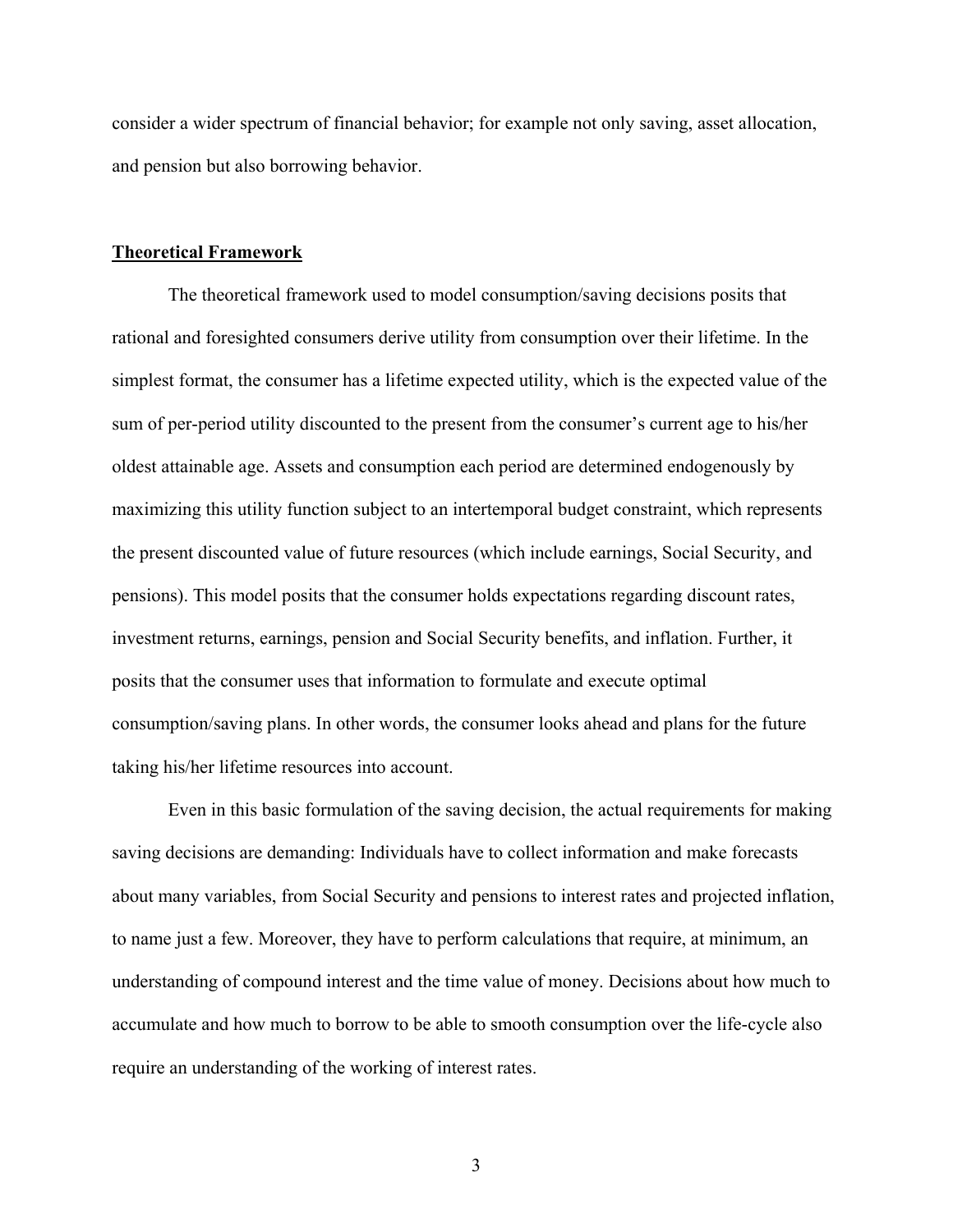Do individuals possess the level of financial knowledge and numeracy necessary to perform the calculations mentioned above? Does saving and borrowing behavior follow the predictions of these simple models? While financial literacy has often been overlooked in previous studies, it can be an important predictor of financial behavior. The next section provides an examination of the level of literacy individuals possess.

#### **Basic and Advanced Financial Literacy**

#### **Basic Financial Literacy**

 $\overline{a}$ 

Several surveys exist that report information on financial knowledge in sub-groups or among the whole U.S. population. $<sup>2</sup>$  However, these surveys rarely provide information on</sup> variables related to economic outcomes such as saving, borrowing, or retirement planning. In an effort to combine data on financial literacy with data on financial behavior, Lusardi and Mitchell (2006) have pioneered inserting questions measuring financial literacy into major U.S. surveys. They first designed a special module on financial literacy for the 2004 Health and Retirement Study (HRS); this module has now been added to the National Longitudinal Survey of Youth (NLSY). These and other questions measuring financial knowledge have also been added to the Rand American Life Panel (ALP) and to other surveys covering specific sub-groups of the population.<sup>3</sup> The addition of these types of questions to existing surveys not only allows researchers to evaluate levels of financial knowledge but, most importantly, makes it possible to link financial literacy to a rich set of information about household financial behavior.

<sup>&</sup>lt;sup>2</sup> See Lusardi and Mitchell (2007b) for an overview of these surveys.<br><sup>3</sup> These questions have been added to a survey of perticipants to the st

<sup>&</sup>lt;sup>3</sup> These questions have been added to a survey of participants to the state employees plan in the state of Nebraska (Medill 2007). Moreover, they have been added to the 2005 Dutch DNB Household Survey (van Rooij, Lusardi and Alessie 2007), the 2006 Italian Household Survey on Income and Wealth, a 2007 pilot survey of participants in Mexico's privatized Social Security plan (Hastings 2007), and a survey on entrepreneurs in Sri Lanka (de Mel, McKenzie and Woodruff 2008)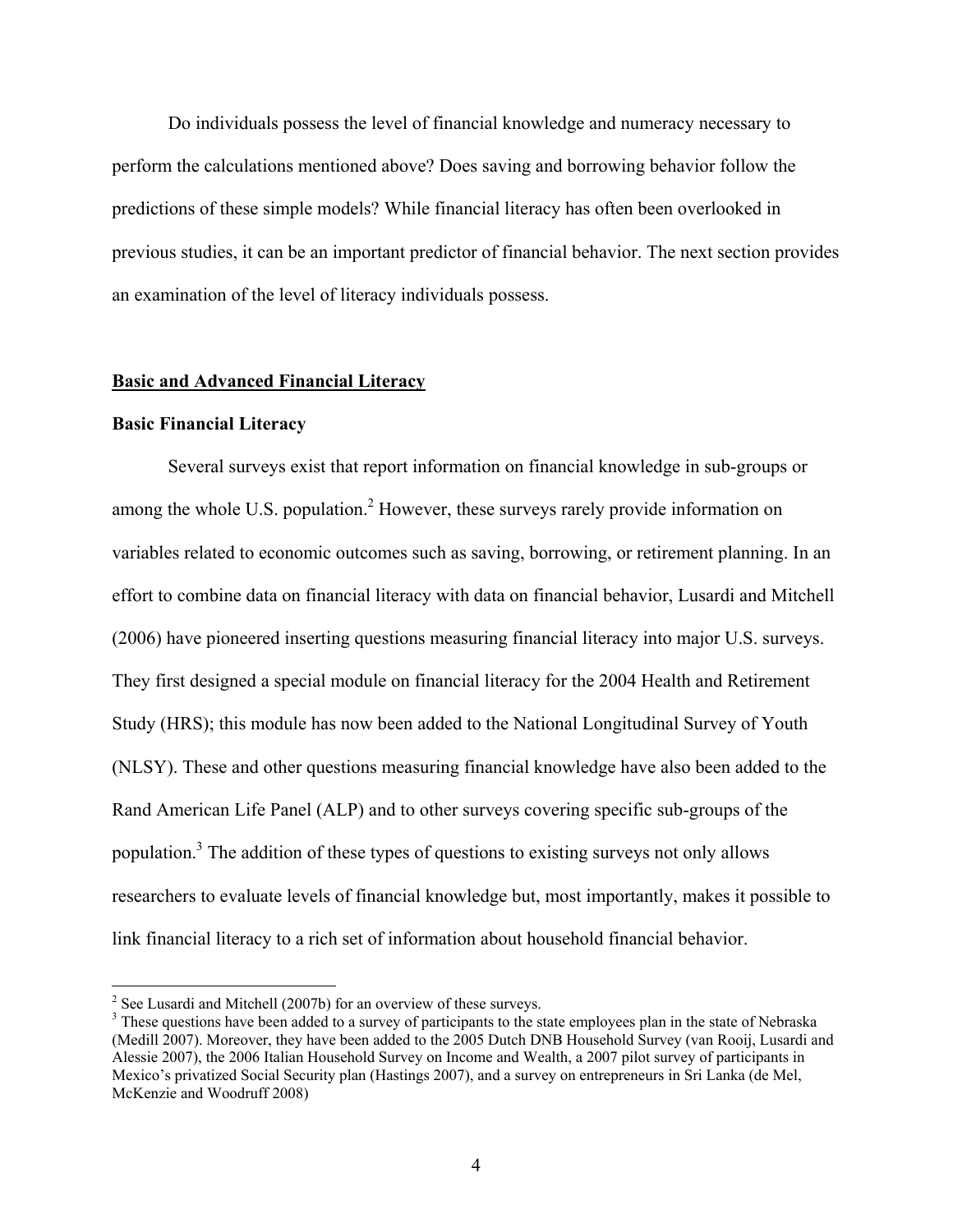Given the limited number of questions that can effectively be added to surveys, researchers have to assess financial literacy from only a handful of questions. But which questions should be asked to determine whether respondents possess financial literacy? Moreover, which data allow researchers to most accurately assess the effect of literacy on behavior? As will be reported below, it is possible to gauge financial knowledge from a small set of questions.

The three questions Lusardi and Mitchell (2006) devised for the HRS measure basic but fundamental concepts relating to financial literacy, such as the working of interest rates, the effects of inflation, and the concept of risk diversification. The questions are as follows:

- *1) Suppose you had \$100 in a savings account and the interest rate was 2% per year. After 5 years, how much do you think you would have in the account if you left the money to grow: more than \$102, exactly \$102, less than \$102?*
- *2) Imagine that the interest rate on your savings account was 1% per year and inflation was 2% per year. After 1 year, would you be able to buy more than, exactly the same as, or less than today with the money in this account?*
- *3) Do you think that the following statement is true or false? "Buying a single company stock usually provides a safer return than a stock mutual fund."<sup>4</sup>*

 The first two questions (*compound* and *inflation*) evaluate whether respondents display knowledge of fundamental economic concepts and competence with basic financial numeracy. The third question (*stock risk*) evaluates respondents' knowledge of risk diversification, a crucial element of any informed investment decision.

<sup>&</sup>lt;sup>4</sup> In addition to the list of answers provided above, respondents can also choose that they do not know the answer to the question (DK), or they can refuse to answer (refusal).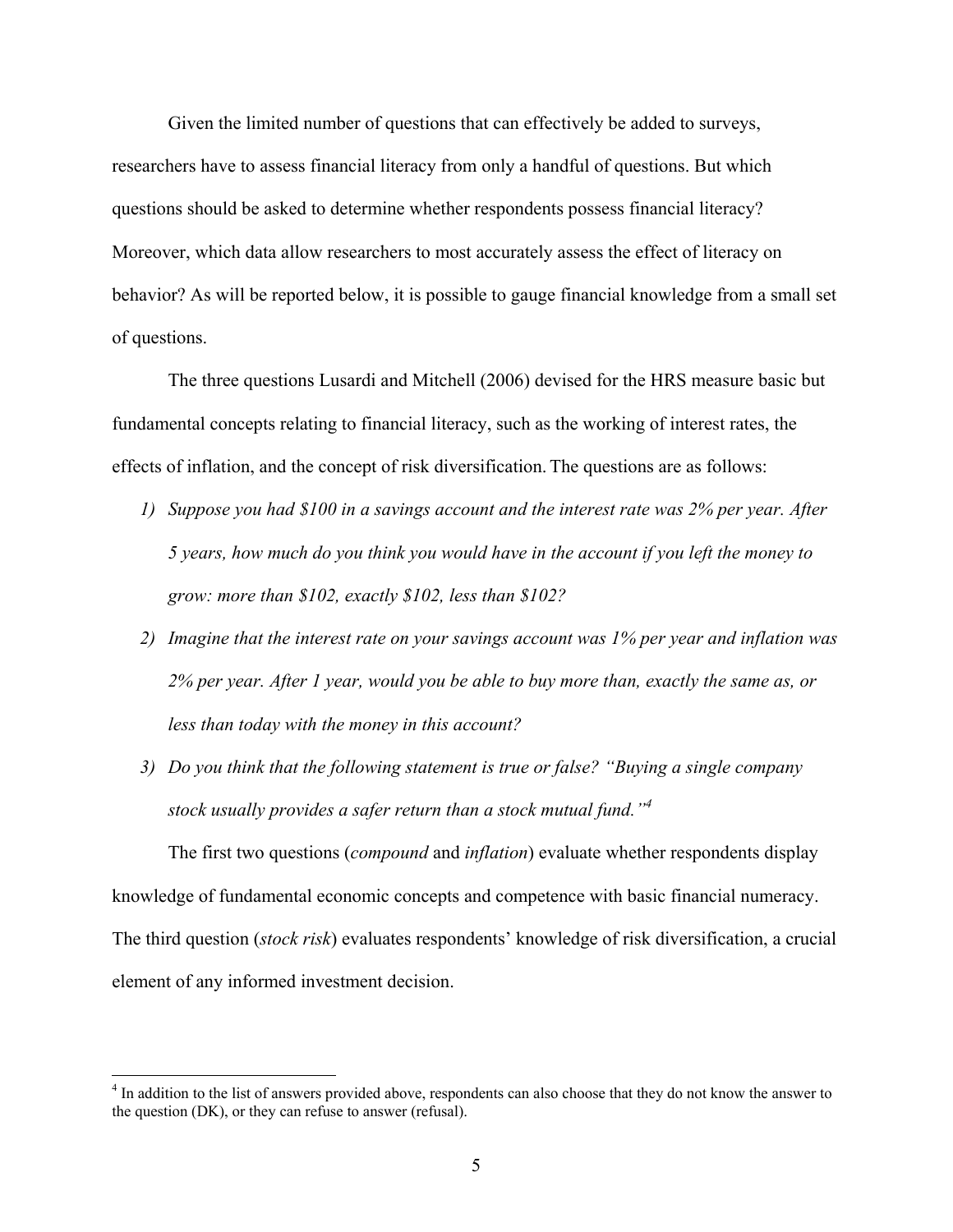The HRS sample covers respondents who are 50 or older, with the average age being 65. Results from this survey module reveal an alarmingly low level of financial literacy among older individuals in the United States. Only 50 percent of respondents in the sample were able to correctly answer the first two questions, and only one-third of respondents were able to answer all three questions correctly. The question that was most difficult for respondents to answer was the one about risk diversification; more than one-third of respondents reported they did not know the answer.<sup>5</sup> Not only is the finding that most respondents do not grasp the concept of risk diversification an important one, but posing difficult questions allows researchers to differentiate among different levels of financial sophistication, even when using a limited number of questions to measure financial literacy

Lusardi and Mitchell (2007a) have also examined numeracy and financial literacy among a younger segment of the population, the Early Baby Boomers, who were 51 to 56 years old in 2004. This segment of the population is particularly useful to study as respondents in this age group should be close to the peak of their wealth accumulation and should have dealt with many financial decisions already (mortgages, car loans, credit cards, pension contributions, etc.). The following questions were posed to these respondents in the 2004 HRS:

1) *If the chance of getting a disease is 10 percent, how many people out of 1,000 would be expected to get the disease?*

2) *If 5 people all have the winning number in the lottery and the prize is 2 million dollars, how much will each of them get?* 

For respondents who answered either the first or the second question correctly, the following question was asked:

 5 See Lusardi and Mitchell (2006) for details.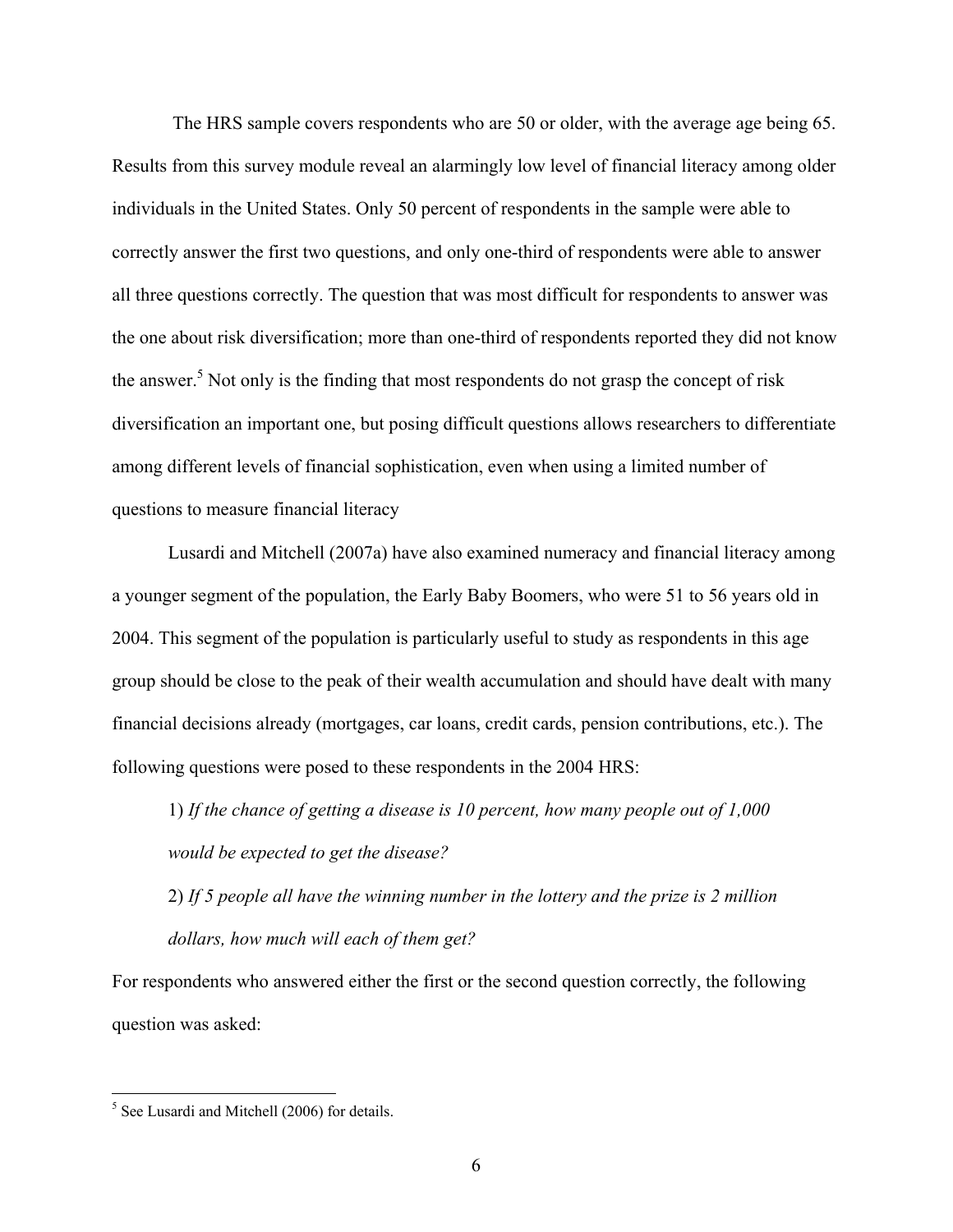3) *Let's say you have 200 dollars in a savings account. The account earns 10 percent interest per year. How much would you have in the account at the end of two years?* 

 Table 1 summarizes how Early Boomers answered these questions. Again, numeracy is found to be low among respondents; only about half could divide \$2 million by 5. Moreover, the large majority did not have a good grasp of the power of interest compounding: only 18 percent correctly computed the compound interest question. Of those who got the interest question wrong, 43 percent undertook a simple interest calculation, thereby ignoring the interest accruing on both principal and interest. These are not comforting findings, especially considering that these respondents have already dealt with many financial decisions during their lifetimes.

 These findings are confirmed in several other studies. Bernheim (1995, 1998) was one of the first to emphasize that most individuals lack basic financial knowledge and numeracy. The OECD report (2005), Lusardi and Mitchell (2007b) and Smith and Stewart (2008) examine the evidence on financial literacy in the United States and in other countries and report similar findings. Lusardi and Tufano (2008) report that the vast majority of respondents in a representative sample of U.S. households have limited *debt literacy*.

#### **Advanced Literacy**

To competently make saving and investment decisions, individuals need knowledge beyond the fundamental financial concepts discussed above, including understanding the relationship between risk and return; how bonds, stocks, and mutual funds work; and basic asset pricing. To quantify how knowledgeable individuals are in this area, Lusardi devised several additional questions for the ALP. Most of these questions had earlier been added to the Dutch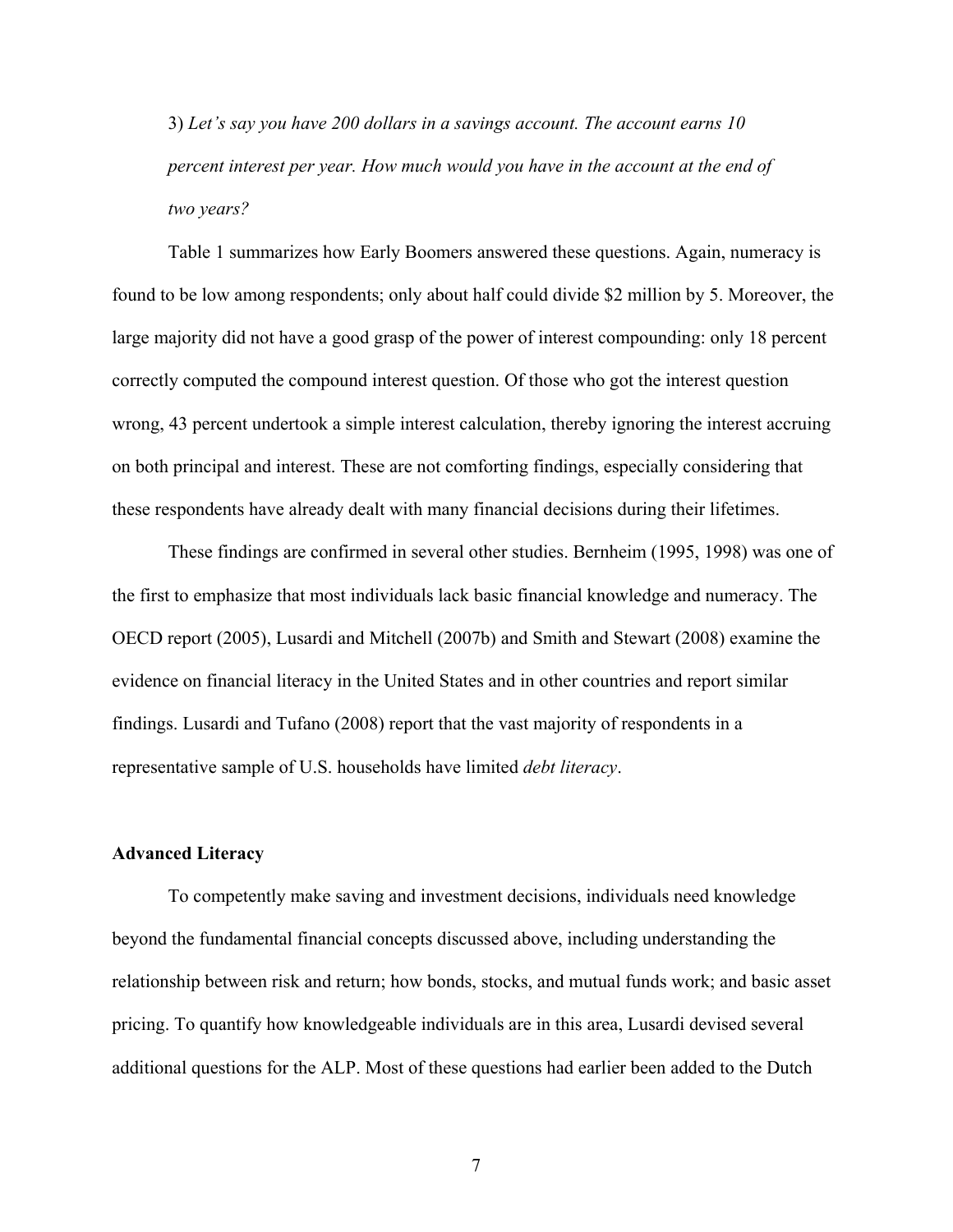DNB Household Survey<sup>6</sup> and are similar to questions used in other U.S. surveys.<sup>7</sup> Because the question about risk diversification had been found to be hard to answer, it was included in the set of questions on advanced financial literacy.

The exact wording of these questions is as follows:

1. Function of Stock Market

*Which of the following statements describes the main function of the stock market? (i) The stock market helps to predict stock earnings; (ii) The stock market results in an increase in the price of stocks; (iii) The stock market brings people who want to buy stocks together with those who want to sell stocks; (iv) None of the above; (v) DK; (vi) Refuse*.

2. Knowledge of Mutual Funds

*Which of the following statements is correct? (i) Once one invests in a mutual fund, one cannot withdraw the money in the first year; (ii) Mutual funds can invest in several assets, for example invest in both stocks and bonds; (iii) Mutual funds pay a guaranteed rate of return which depends on their past performance; (iv) None of the above; (v) DK; (vi) Refuse*.

3. Relationship Between Interest Rates and Bond Prices

*If the interest rate falls, what should happen to bond prices? (i) Rise; (ii) Fall; (iii) Stay the same; (iv) None of the above; (v) DK; (vi) Refuse*.

4. Risk Diversification: Company Stock or Mutual Fund?

<sup>&</sup>lt;sup>6</sup> See van Rooij, Lusardi, and Alessie (2007) for a detailed explanation and review of these questions.

<sup>&</sup>lt;sup>7</sup> Specifically, questions were taken from the National Council of Economic Education Survey, the NASD Investor Knowledge Quiz, the 2004 Health and Retirement Study module on financial literacy and planning, the Survey of Financial Literacy in Washington State, and the 2001 Survey of Consumers.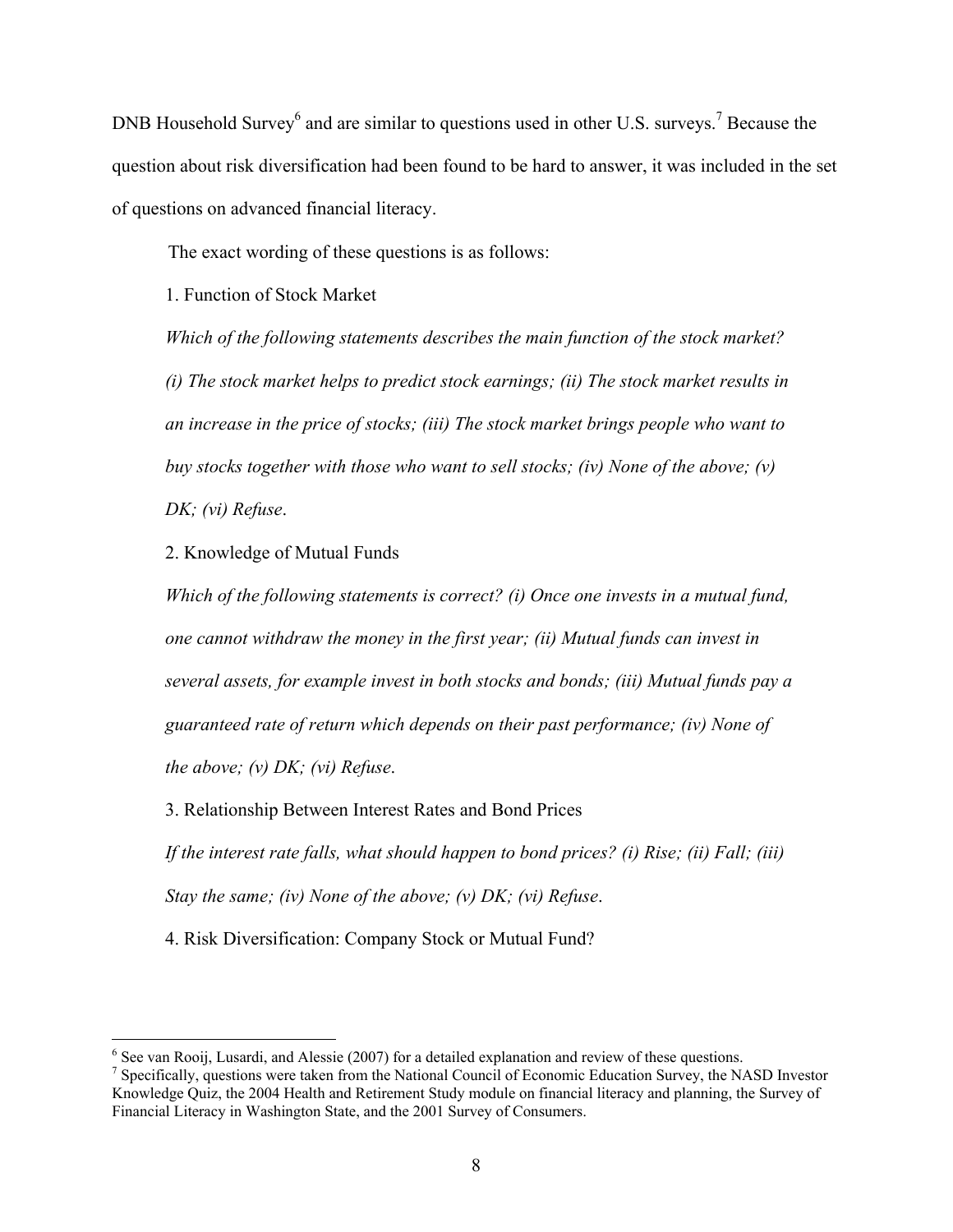*True or false? Buying a company stock usually provides a safer return than a stock mutual fund. (i) True; (ii) False; (iii) DK; (iv) Refuse.* 

5. Riskier: Stocks or Bonds?

*True or false? Stocks are normally riskier than bonds. (i) True; (ii) False; (iii) DK; (iv) Refuse.*

6. Long Period Returns

*Considering a long time period (for example 10 or 20 years), which asset normally gives the highest return? (i) Savings accounts; (ii) Bonds; (iii) Stocks; (iv) DK; (vi) Refuse*.

7. Highest Fluctuations

*Normally, which asset displays the highest fluctuations over time? (i) Savings accounts; (ii) Bonds; (iii) Stocks; (iv) DK; (v) Refuse.* 

8. Risk Diversification: Spreading Money Among Different Assets

*When an investor spreads his money among different assets, does the risk of losing money: (i) Increase; (ii) Decrease; (iii) Stay the same; (iv) DK; (v) Refuse*.

The average age of the ALP sample is about 53, and most respondents are between the ages of 40 and 60. The sample is composed mostly of highly educated (over half have at least a college education) and high-income (almost 30 percent earn \$100,000 or more) respondents. This sample characteristic is partly due to the fact that the survey is done online, and frequent internet users are not a representative sample of the U.S. population. Yet it is useful to see how these respondents fare when asked questions about financial concepts they should have dealt with in their financial decisions.<sup>8</sup>

<sup>&</sup>lt;sup>8</sup> See Lusardi and Mitchell (2007c) for details. These statistics are based on a preliminary release of the ALP and are unweighted.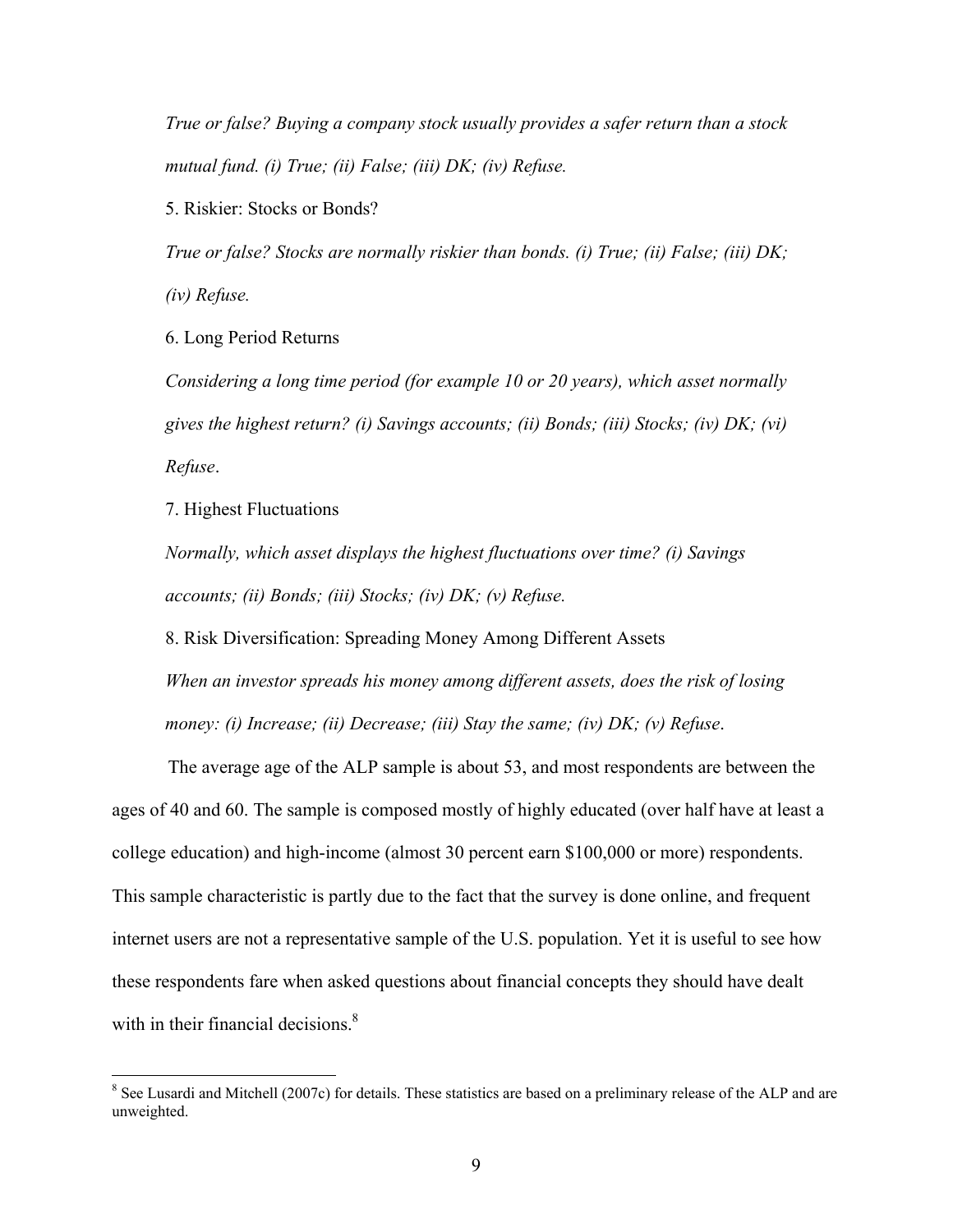Responses to the more complex battery of advanced financial literacy questions are summarized in Table 2. Panel A shows that most respondents, over three-quarters, do get most of the answers right, so they have some knowledge of how the stock market and risk diversification work. They are also more likely to be knowledgeable about fluctuations in assets than they are about patterns of asset returns. But only about one-third of the sample knows about the relationship between bond pricing and interest rates, indicating striking ignorance of how assets are priced.<sup>9</sup> Moreover, while the large majority of respondents responded correctly to several of the more advanced questions, only one-fifth of respondents were able to answer all of these questions correctly (Table 2, panel B). Thus, advanced knowledge is not widespread, even among a sample of highly educated respondents.<sup>10</sup>

Several other surveys covering the U.S. population or specific sub-groups have also documented low levels of advanced financial knowledge across the age spectrum. For example, data from five surveys from the Jump\$tart Coalition for Personal Financial Literacy spanning from 1997 to 2006 show that only a small minority of high school students score above a passing grade in financial literacy. Low scores are not only pervasive among high school students but have changed little over time (Mandell 2008). These findings are confirmed by the National Council of Economic Education (NCEE), which periodically surveys high school students and

 $9$  Very similar findings are provided by Moore (2003), which also reports that the fraction of correct responses to questions measuring sophisticated knowledge is very low.

<sup>&</sup>lt;sup>10</sup> When levels of literacy are low, one may wonder whether respondents even understand the meaning of the questions they are asked. To investigate whether the wording of questions matters, two randomly chosen groups of respondents to the ALP were posed the same questions but with different wording. This was implemented for three questions: a rather simple question about the risk differences between bonds and stocks (a first group was asked: "Stock are normally riskier than bonds; true or false?" while a second group was asked: "Bonds are normally riskier than stocks; true or false?"); a more difficult question about risk diversification (a first group was asked: "Buying a company stock usually provides a safer return than a stock mutual fund; true or false?" while a second group was asked: "Buying a stock mutual fund usually provides a safer return than a single company stock; true or false?"); and the most difficult question about the link between bond prices and interest rates (a first group was asked: "If the interest rate falls, what should happen to bond prices?" and a second group was asked: "If the interest rate rises, what should happen to bond prices?"). The wording of the question did not matter for the first two questions, but it did matter for the third question, showing a fair amount of guessing and measurement error in the responses to complex financial literacy questions. See Lusardi and Mitchell (2007c) for details.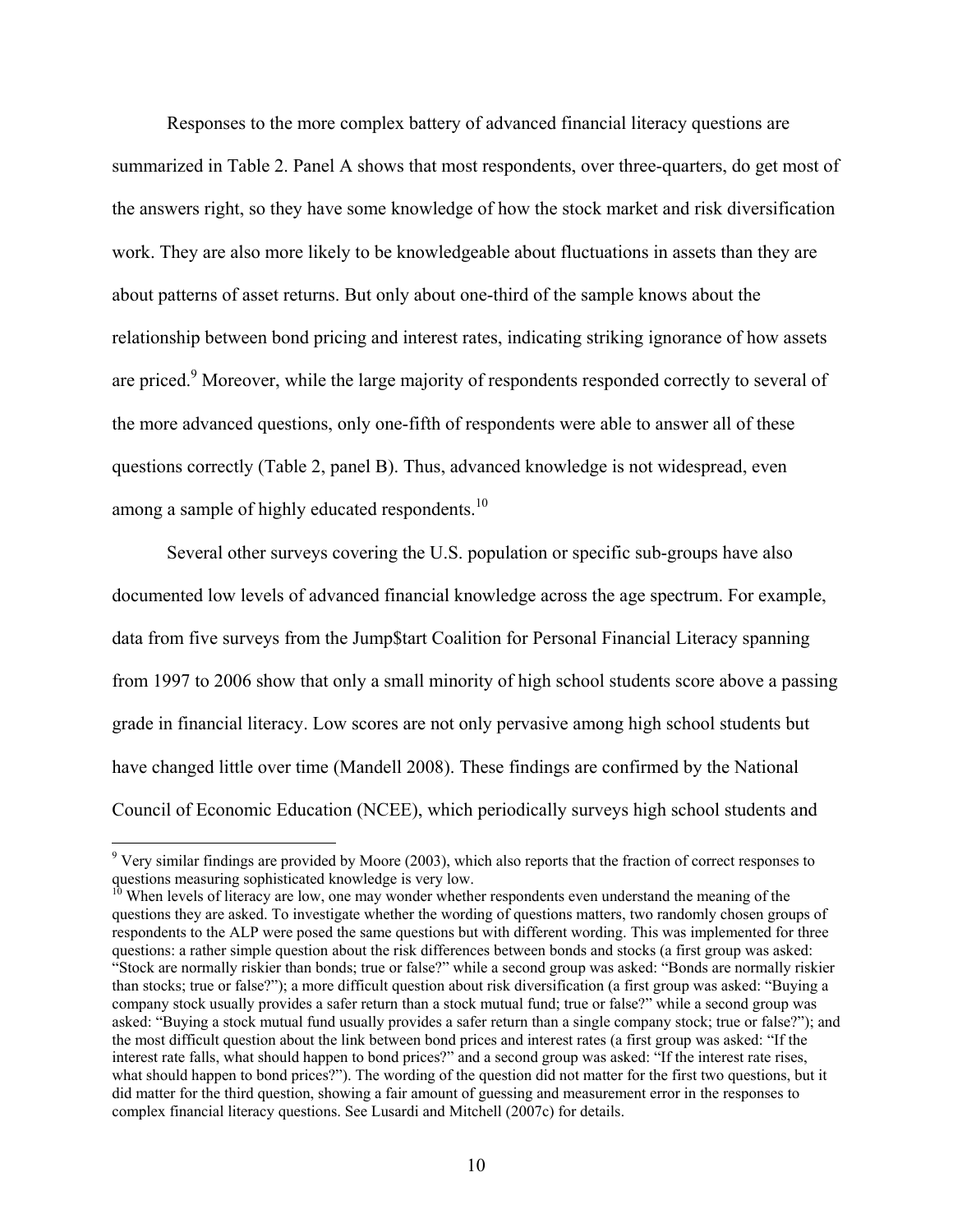working-age adults to measure financial and economic knowledge. The NCEE survey consists of a 24-item questionnaire on topics including "Economics and the Consumer," "Money, Interest Rates, and Inflation," and "Personal Finance." Adults got an average score of C on these questions, while the high school population fared even worse, with most earning an F. Hilgert, Hogarth, and Beverly (2003) examine data from the 2001 Survey of Consumers, where some 1,000 respondents (ages 18–98) were given a 28-question true/false financial literacy quiz covering knowledge about credit, saving patterns, mortgages, and general financial management. Again, most respondents earned a failing score on the quiz, documenting widespread illiteracy among the population. Similar findings are reported in smaller samples or specific groups of the population (Agnew and Szykman 2005). Moore (2003) examines financial literacy in Washington State and reports low levels of financial knowledge in that state.

#### **Who Is Financially Literate?**

Financial illiteracy is not only widespread, it is particularly acute among specific demographic groups. For example, financial literacy, as measured by the three questions in the 2004 HRS module, declines strongly with age/cohorts (Figure 1). This is an important finding as individuals are required to make financial decisions until late in the life cycle and there is mounting concern about the incidence of financial scams that prey upon the elderly. There are sharp gender differences in financial literacy, with women displaying a lower level of knowledge than men, particularly with regard to risk diversification (Figure 2). Lusardi and Mitchell (2008) examine this issue in more detail and warn about the difficulties women may face in making financial decisions, particularly after the death of a spouse.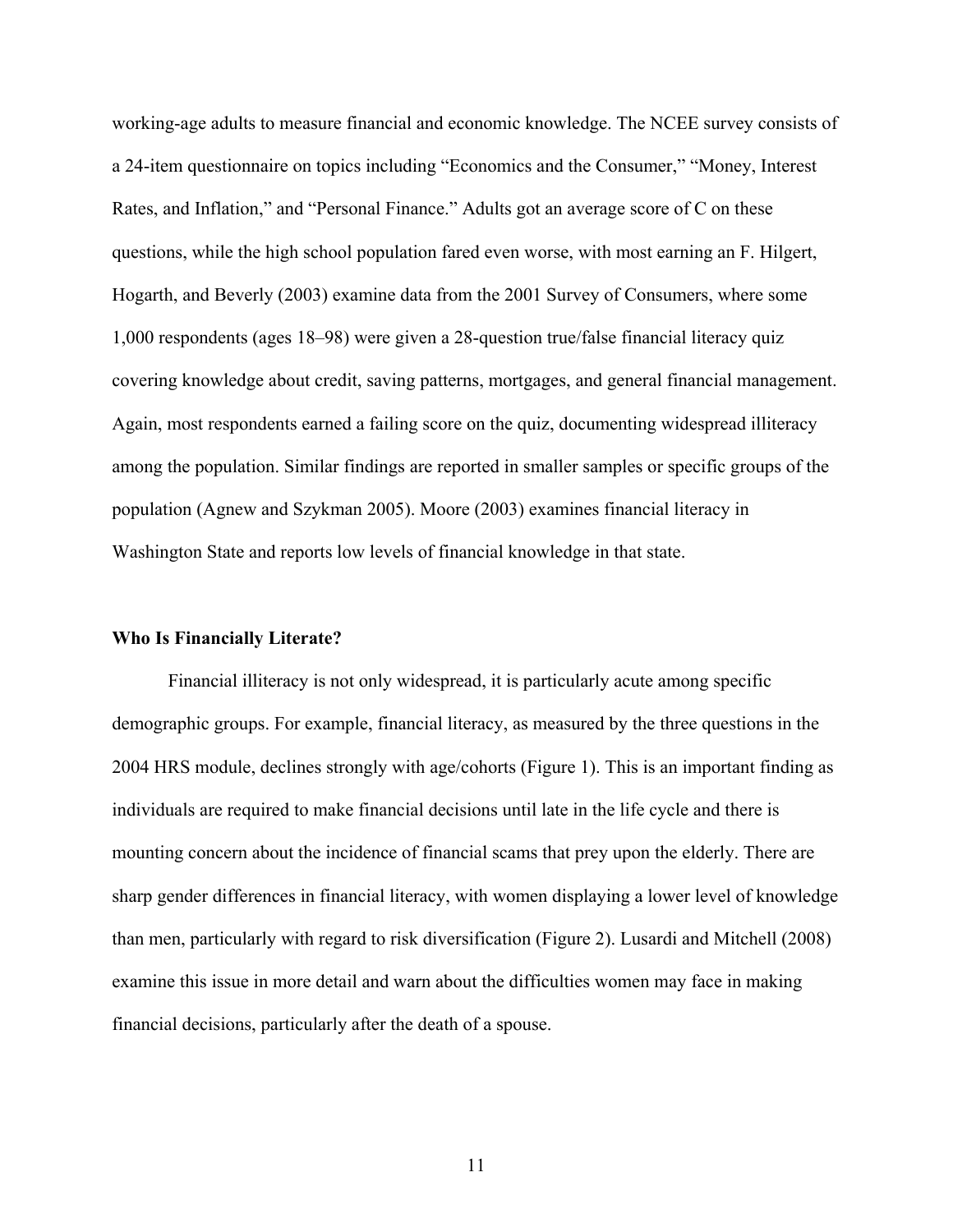Financial literacy varies widely among education groups. Only half of respondents with less than a high school correctly answer the question requiring a simple calculation of interest rates, and close to 20 percent state they do not know the answer to this question. The large majority of those without a college degree do not know or answer incorrectly the question about risk diversification. Similarly, there are major differences in financial literacy across racial groups, with African-Americans and Hispanics displaying much lower levels of financial literacy than whites. Approximately half of African-Americans correctly answer the question about interest rate calculations, and the proportion of correct answers is even smaller among Hispanics. Lusardi and Mitchell (2007a) document similar findings when using different measures of literacy among a sample of Early Baby Boomers.

These results are not specific to the age groups covered in the HRS, but are common to many other surveys on financial literacy.<sup>11</sup> Moreover, the findings outlined above are already present among young respondents. For example, Mandell (2008) focuses on a small group of students who are defined as being financially literate (all had received a score of 75 percent or more on a financial literacy test) in the 2006 Jump\$tart Coalition survey. Note that this group represents a tiny fraction of the whole sample: only 7 percent. The financially literate students are overwhelmingly white, male, and the children of college graduates. Thus, the correlation between literacy and gender, race, and education is present at early stages of the life cycle.

 Lusardi and Mitchell (2007c) show that financial literacy is highly correlated with exposure to economics in school. Those who studied economics (in high school, college, or at higher levels) were much more likely to display higher levels of financial literacy later in life, a finding which is also present in data from other countries.<sup>12</sup> They use this information to assess

 $\overline{a}$ 

 $11$  See Lusardi and Mitchell (2007b) for a review.

<sup>&</sup>lt;sup>12</sup> See van Rooij, Lusardi, and Alessie (2007).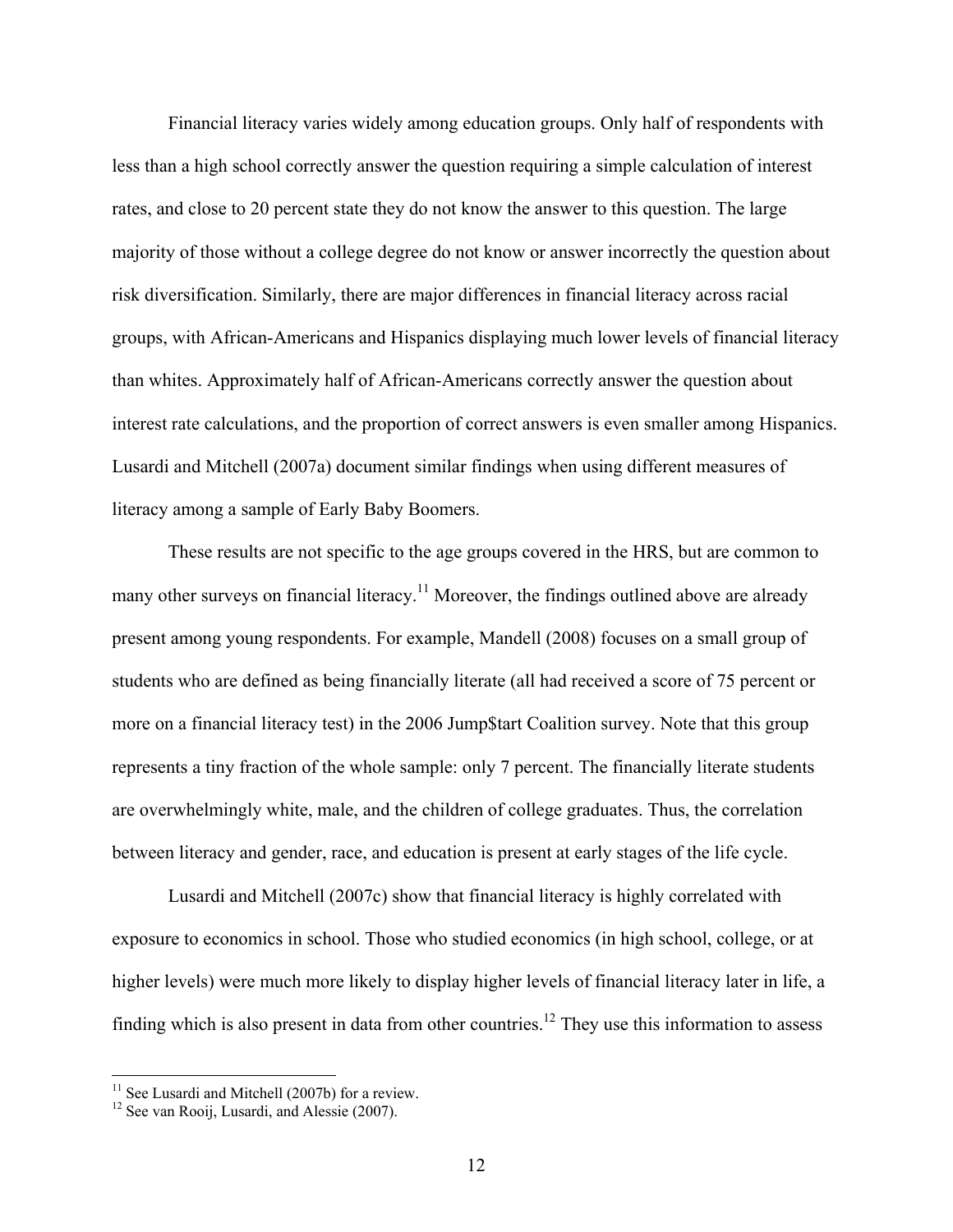the impact of financial literacy on financial behavior later in life. Because financial literacy can be affected by experience with saving and investing—learning by doing—data on literacy early in life (or on other determinants of financial literacy) is necessary to evaluate the impact of literacy on financial behavior, as will be explained in the next section.

#### **Does Financial Literacy Matter?**

As mentioned earlier, one of the major advantages of inserting questions about financial literacy in major U.S. surveys is that researchers can assess whether literacy influences financial decision-making. Table 3 displays the relationship between financial literacy and retirement planning as measured in the 2004 HRS core data (see Lusardi and Mitchell 2007a). As shown by Lusardi (2003), Lusardi and Beeler (2007) and Lusardi and Mitchell (2007a), retirement planning is a powerful predictor of wealth accumulation; those who plan have more than double the wealth of those who have not done any retirement planning.

Financial literacy matters for planning: Those who are more financially knowledgeable are much more likely to have planned for retirement. In terms of economic importance, both the knowledge of interest compounding and the ability to perform simple calculations (such as a lottery division) are the strongest predictors of planning. This is to be expected, given that any saving plan requires some numeracy, the ability to calculate present values, and an understanding of the advantages of starting to save early in life. Financial literacy is not simply a proxy for low education, race, or gender; as has been noted, women, minorities, and those with low education are disproportionately less likely to be financially literate. Even after accounting for many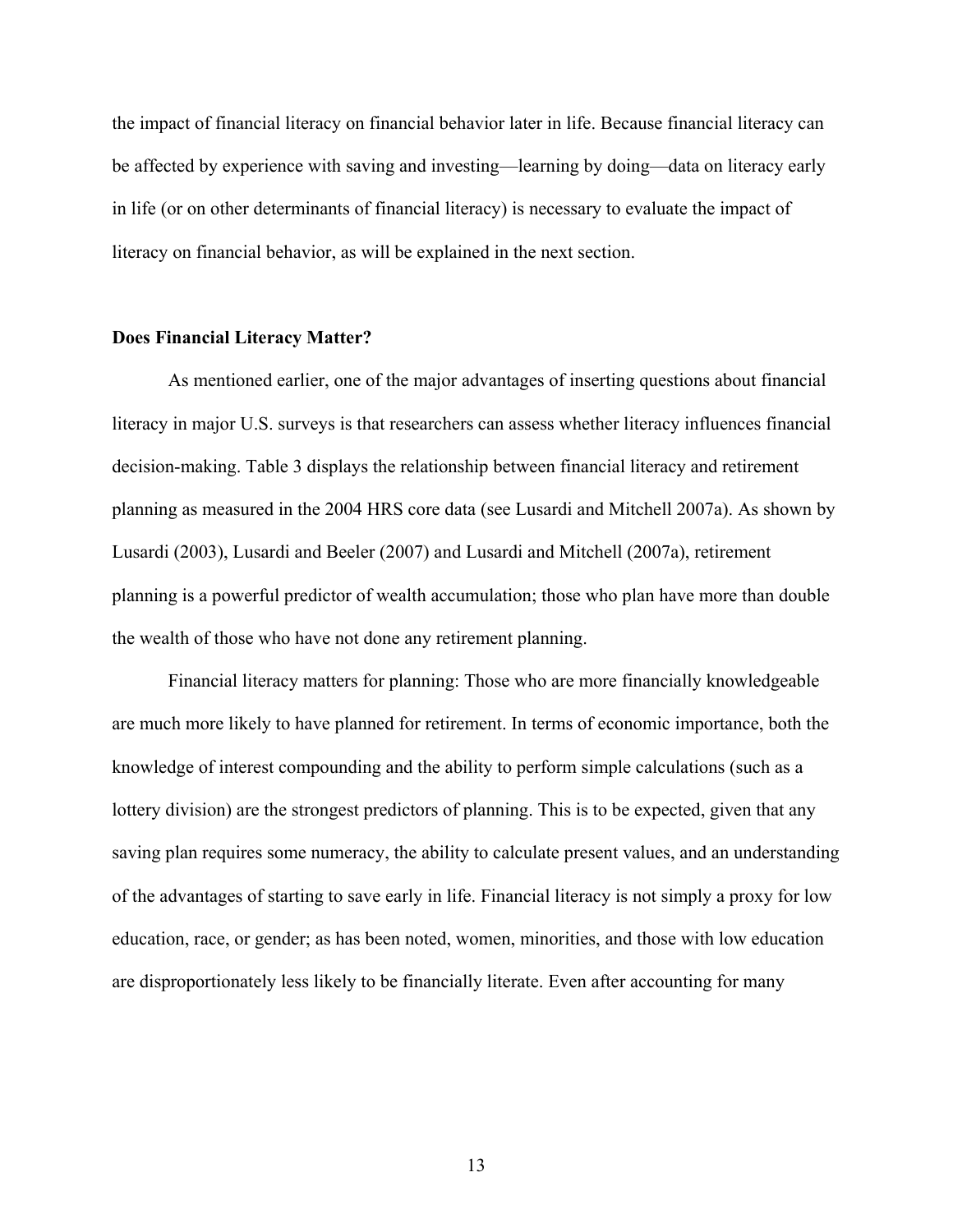demographic characteristics, Table 3 (column III) shows that financial literacy continues to be an important determinant of planning.<sup>13</sup>

One may argue that financial literacy and retirement planning are both decision variables and that the act of planning may enhance financial knowledge. In other words, those who want to plan for retirement may invest in acquiring financial knowledge. To evaluate the relationship between literacy and planning, it is important to have information beyond individuals' current levels of financial literacy. Lusardi and Mitchell (2007c) use information on individuals' past financial literacy, prior to their entering the job market. They find that those who were financially literate when young are more likely to plan for retirement, showing that it is literacy that affects planning and not the other way around.

Advanced financial literacy also matters for financial decision-making. Van Rooij, Lusardi, and Alessie (2007) use questions they designed for a module on financial literacy for the Dutch DNB Household Survey to show that financially sophisticated households are more likely to participate in the stock market. They address the argument that participation in the stock market or success in investing may also influence financial knowledge by relying on individuals' financial knowledge in the past and prior to investing in the stock market. They find that those who were literate when young are more likely to invest in stocks, again showing there is an independent effect of literacy on stock market participation.

Other studies have confirmed the positive association between financial knowledge and household financial decision-making. Stango and Zinman (2007) show that those who are unable to correctly calculate interest rates out of a stream of payments end up borrowing more and accumulating lower amounts of wealth. Lusardi and Tufano (2008) find that those who severely underestimate the power of interest compounding are more likely to experience difficulties

 $\overline{a}$ 

<sup>&</sup>lt;sup>13</sup> See, also, Lusardi and Mitchell (2006).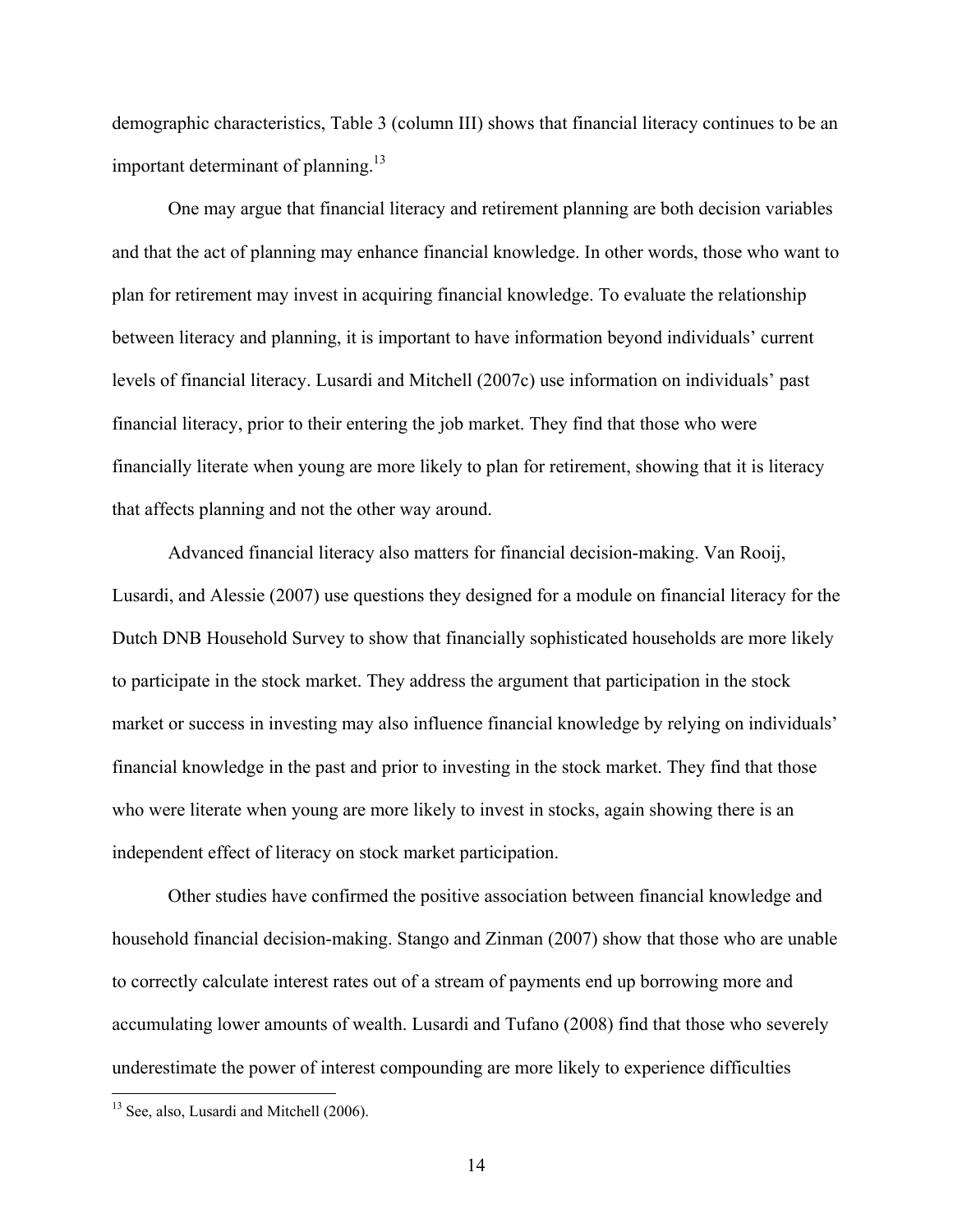repaying debt. Agarwal et al. (2007) show that financial mistakes are most prevalent among the young and the elderly—demographic groups that display the lowest levels of financial knowledge and cognitive ability. Hilgerth, Hogarth, and Beverly (2003) also document a positive link between financial knowledge and financial behavior. Campbell (2006) further demonstrates that many investors failed to refinance their mortgages during a period of falling interest rates. This finding is consistent with lack of literacy, as those who failed to refinance were disproportionately investors with low education. Those investors also seem less likely to know the terms of their mortgages, including the interest rates they pay (Bucks and Pence 2006 and Moore 2003). Moore (2003) also shows that borrowers who took out high-cost mortgages display little financial literacy.

### **Discussion**

 $\overline{a}$ 

As shown throughout this paper, the existence of financial literacy should not be taken for granted. Financial illiteracy is widespread and particularly acute among specific groups, including those with low education, women, and minorities. Given the increased complexity of day-to-day financial transactions, the evidence of illiteracy raises important questions for policy.

The evidence on the effectiveness of financial education programs has provided contrasting results. On the one hand, Bernheim and Garrett (2003), Lusardi (2004), and Clark and d'Ambrosio (2008) find that retirement seminars have an effect on savings and retirement plans. On the other had, Duflo and Saez (2003, 2004) and Madrian and Shea (2001), among others, find little or no effects of financial education programs on savings.<sup>14</sup> The mixed evidence on the effectiveness of financial education programs has led some to question whether it is worth trying to improve financial literacy. In fact, it is not clear there is even a choice. As it was

<sup>&</sup>lt;sup>14</sup> For a detailed discussion, see Lusardi (2004, 2005) and Lusardi and Mitchell (2007b).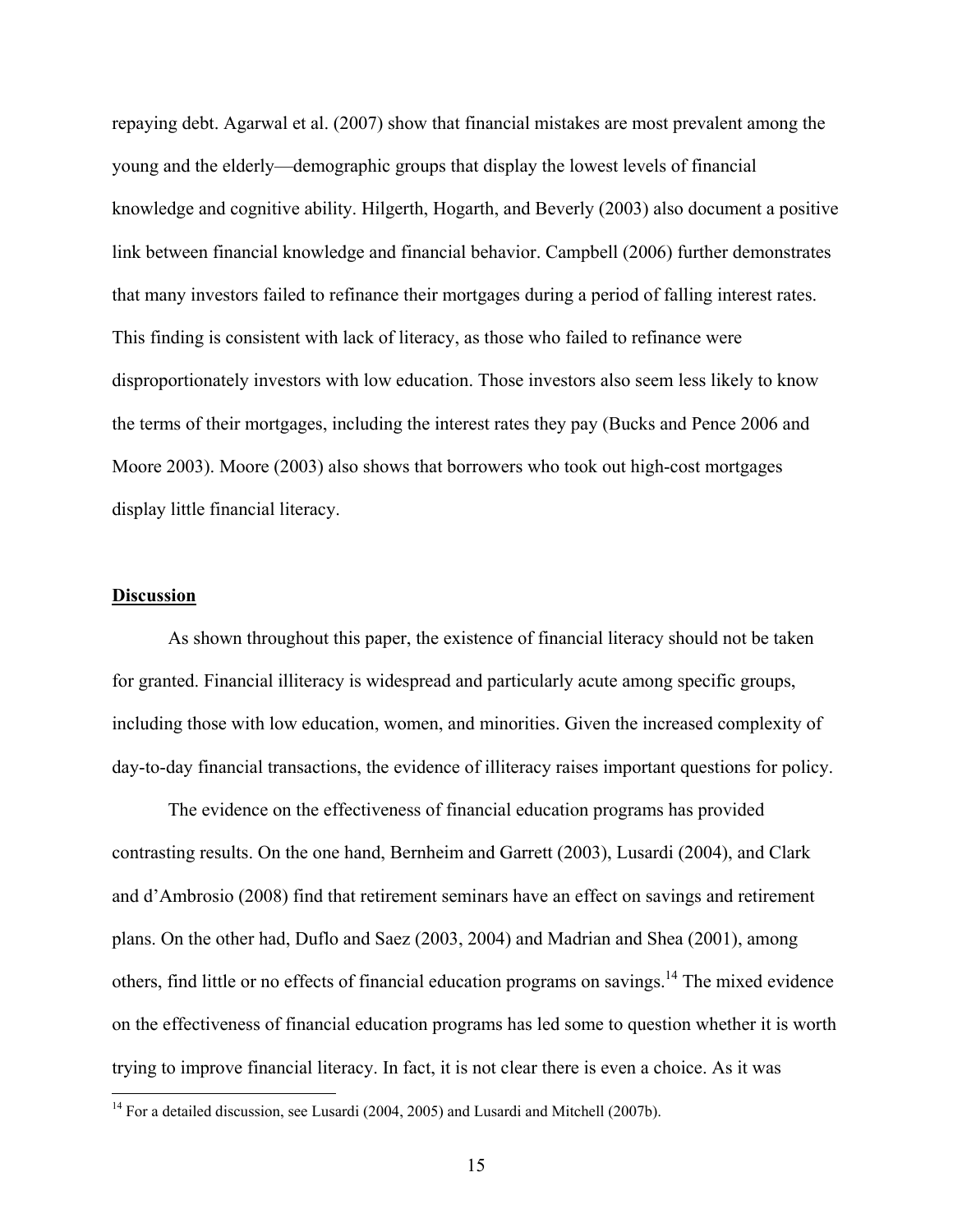impossible to live and operate efficiently in the past without being *literate*, i.e., knowing how to read and write, so it is very hard to live and operate efficiently today without being *financially literate*. Given the complexity of current financial instruments and the financial decisions required in everyday life, from comparing credit card offerings, to choosing methods of payments, to deciding how much to save, where to invest, and how to get the best loan, individuals need to know *how to read and write* financially.

Note that, as with reading and writing, the objective of any policy designed to promote financial literacy should be basic knowledge. While it may not be feasible to transform financially illiterate people into sophisticated investors, it may be possible to teach them a few principles about the basics of saving and investing. Moreover, as illiteracy was not eradicated with a handful of lessons or in a matter of months, so financially illiteracy cannot be eradicated with small interventions, such as a few seminars or one benefit fair.<sup>15</sup>

Set in this framework, it is clear that some standards for financial literacy are needed. What do people need to know? What should the pillars of financial literacy programs be? Setting these standards will be the backbone of devising financial education programs. There are obvious benefits to having one institution that presides over or establishes those standards, and the U.S. Department of Treasury seems an obvious candidate for this role.

Technology makes it possible to use interactive methods to teach. Thus, "students of financial literacy" do not necessarily have to attend classes at school, but can learn from courses online (or from CDs or DVDs) from their homes. Courses can be customized and tailored to

<u>.</u>

<sup>&</sup>lt;sup>15</sup> See Duflo and Saez (2003, 2004), Clark and D'Ambrosio (2008) and the discussion in Lusardi (2008).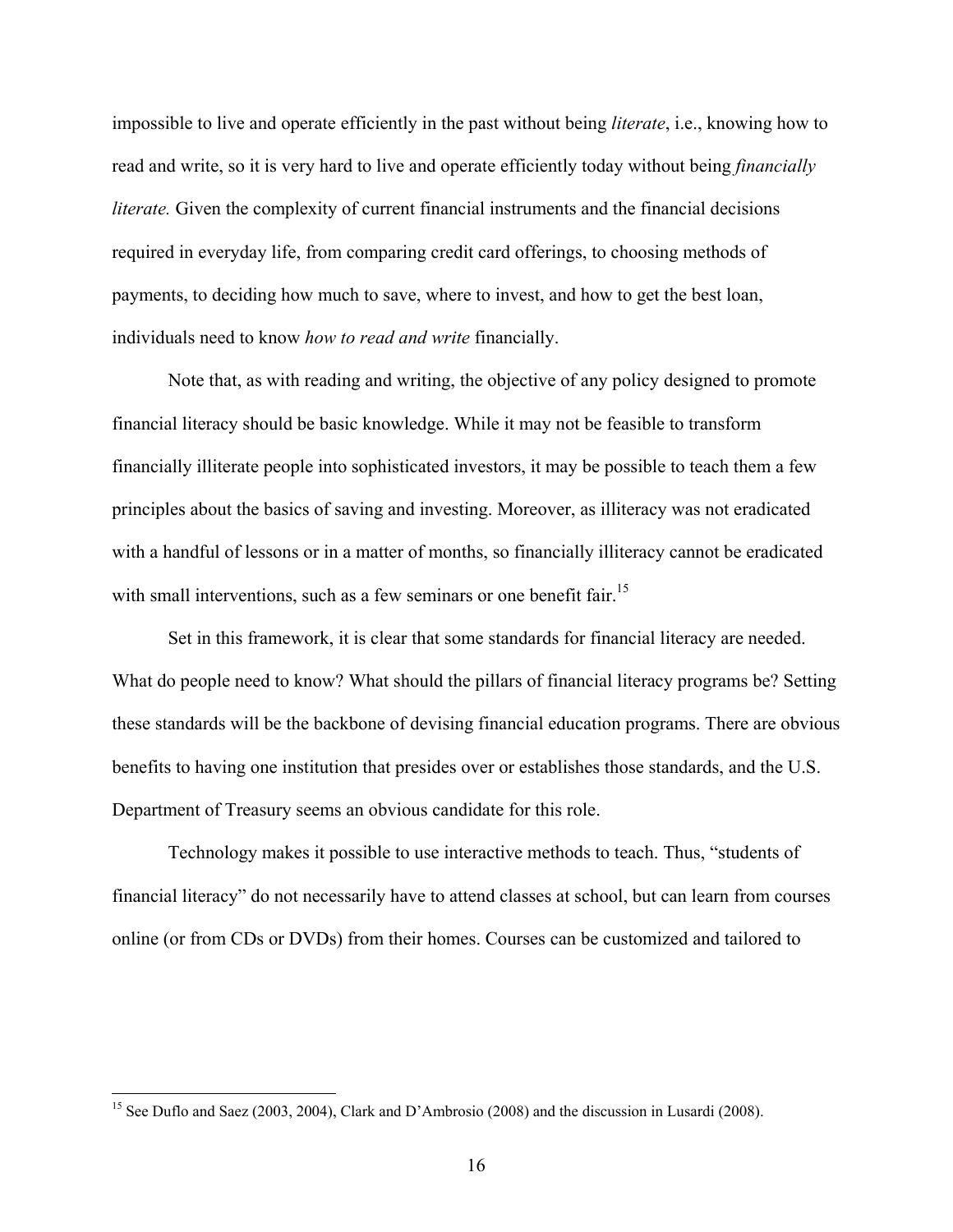various needs and levels of financial knowledge. Moreover, it is important to find ways to make courses engaging and to stimulate interest in acquiring financial literacy.<sup>16</sup>

New ideas also deserve consideration. For example, as discussed by Sherraden and Boshara (2008), it is not necessarily the case that people first become financially literate and then save and accumulate assets. It may also be that, when people begin to accumulate assets, they become more interested in improving their literacy. Thus, providing economic incentives, such as a small fund for children's education or for retirement, may be one way to encourage people to become financially literate.

Moreover, as mentioned earlier, illiteracy can be linked to financial mistakes. A few studies have hinted at financial illiteracy as a determinant of excessive borrowing or attaining high-cost mortgages, but we need more research analyzing the effect of literacy on credit and borrowing behavior. The problem of financial mistakes seems so pressing that some credit card companies have taken the unusual step of offering financial education to new-to-credit and atrisk consumers (Brown and Gartner 2007). Early intervention seems more promising approach than providing counseling during or after bankruptcy, but the take-up rate has been so far low.

 If people with low literacy make mistakes, who will pay for these mistakes? The individual, or society at large? If taxpayers will be asked to support those who have made mistakes, there is a role for regulation and for implementing "mandatory" programs. One such program could be to require people to obtain some basic financial knowledge (Alesina and Lusardi 2006). In the same way people are required to have a driving license before they venture out on the road, a "financial license" could be required before individuals contribute to their

 $\overline{a}$ 

<sup>&</sup>lt;sup>16</sup> According to Mandell (2008), those students who played a stock market game in class do three to four percentage points better than all students on financial literacy tests. However, if the winners of the stock market game are those able to pick the highest-return stocks, there is an incentive to simply choose the riskiest stocks. This strategy may not represent the best way to learn how to invest retirement wealth. Nonetheless, it is important to think of new ways to engage students.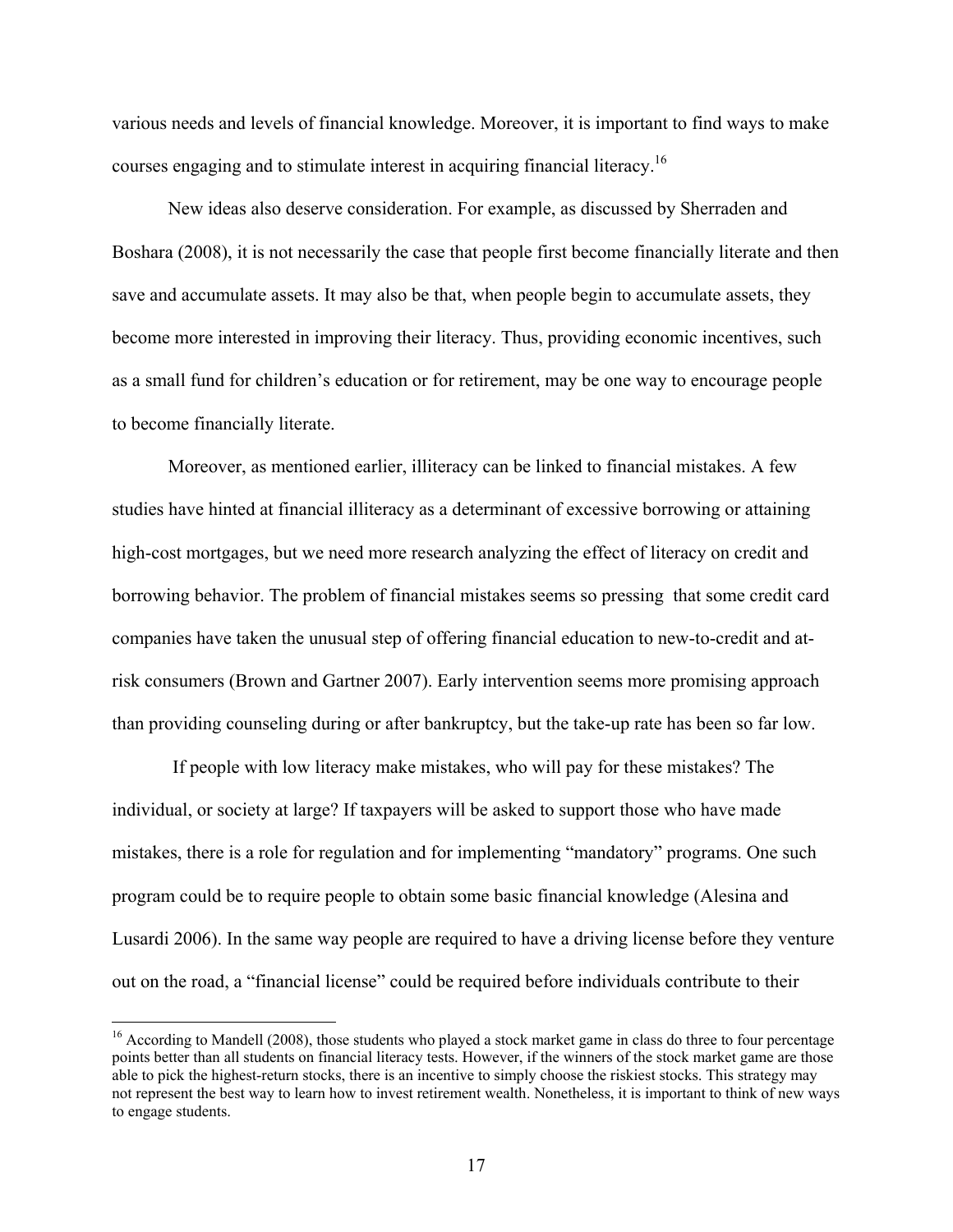pensions, invest their pension assets, or borrow to buy a house. In this way, individuals may learn about some basic financial concepts and may reduce their reliance on random advice and potentially misleading tips from those around them.

Several initiatives have been undertaken in other fields with the objective of "educating" consumers, and they provide suggestions for financial education as well.<sup>17</sup> For example, in the field of health, guidelines have been offered on how to eat well. In the same way that a "food pyramid" provides general information about how people should eat, a "saving pyramid" could provide general guidelines on how to save and invest. Principles such as diversification of investments, exploitation of the power of interest compounding, taking advantage of tax-favored assets or employer matches are fundamental concepts that can benefit every investor. Clearly, there is already a lot of information on these topics. However, as there are many books about diets, so there are many books about how to save and invest, and it may be worthwhile to provide a "seal of approval" from experts in the field. For example, one official website that people can turn to may be more powerful than the many websites that are now available and for which there are no guarantees about quality.

Given the current low levels of financial literacy, employers and the government should devise and encourage programs that simplify financial decision-making as well as provide sources of reliable financial advice. One way to reduce the barriers that individuals face when making saving decisions is to simplify their planning process.<sup>18</sup> For example, Lusardi, Keller and Keller (2008) used a social marketing approach to develop a planning aid to motivate and encourage new hires at a not-for-profit institution to open and contribute to supplementary

 $\overline{a}$ 

<sup>&</sup>lt;sup>17</sup> For example, Woloshin, Schwartz, and Welch (2002) also report that patients are not numerate and do not understand statistics. They propose a way to describe statistics using simple charts.

 $<sup>18</sup>$  See Choi, Laibson and Madrian (2006) for the analysis of another program that relies on simplifying decision-</sup> making.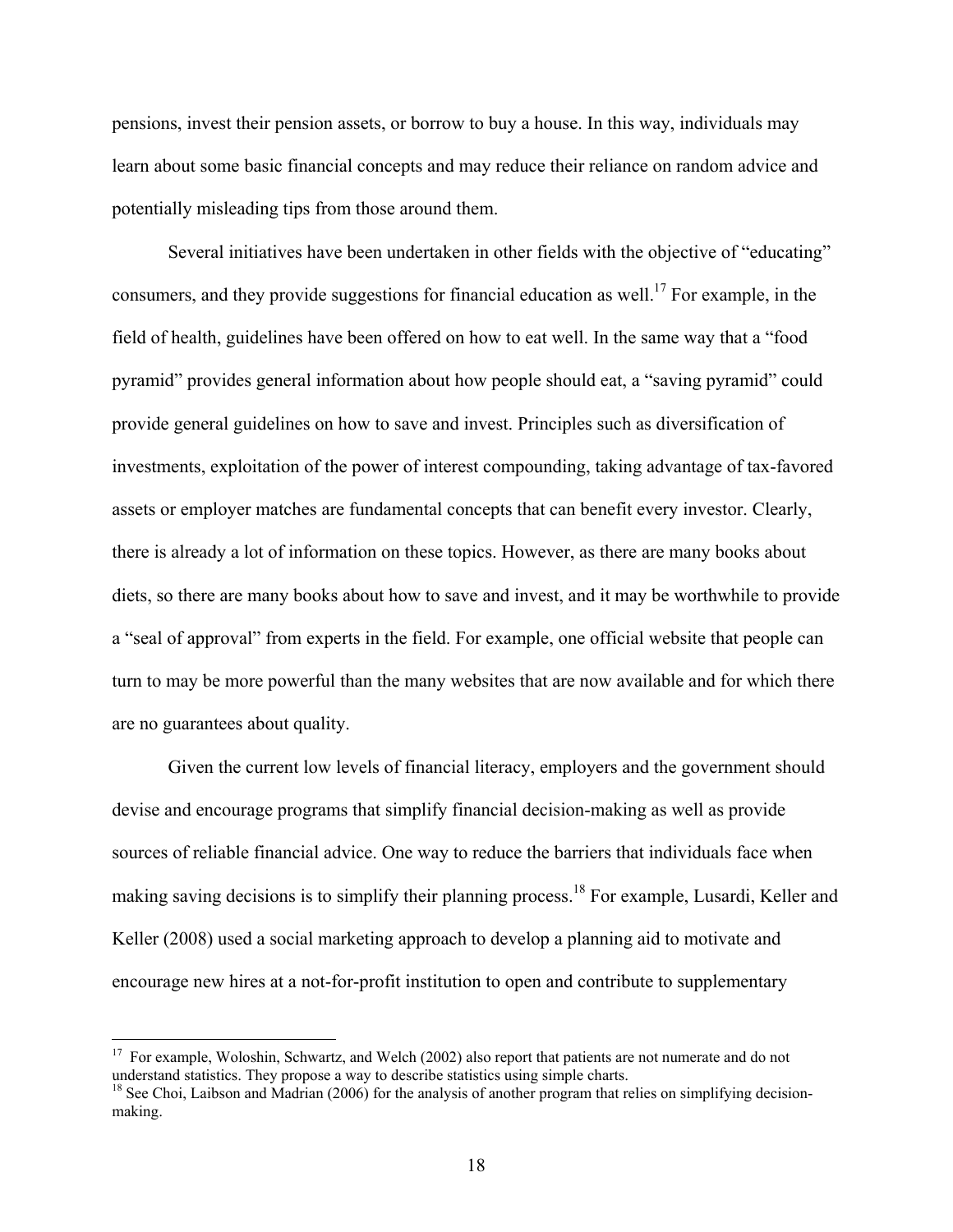retirement accounts. The planning aid they designed displays several interesting features. First, it breaks down the process of enrollment in supplementary pensions into several small steps, describing to participants exactly what they need to do to be able to enroll online. Moreover, the aid provides several pieces of information to help overcome barriers to saving, such as describing the low minimum amount of income employees can contribute (in addition to the maximum) and indicating the default fund that the employer has chosen for them (a life-cycle fund). Finally, the planning aid contains pictures and messages designed to motivate participants to save.

 The planning aid was designed following thorough data collection. Lusardi, Keller and Keller (2008) devised a survey asking explicitly about barriers to saving, sources of financial advice, and level of financial knowledge and attractive features of a pension plan. They conducted focus groups and in-depth interviews (with both employees and human resources administrators) to shed more light on the impediments to saving. These data-collection methods, common in the field of marketing, are well suited to capturing the wide heterogeneity relating to individuals' saving decisions. The program was very successful; contribution rates to supplementary pensions tripled after the introduction of the planning aid.

 The results of this program have implications for financial education programs and policies to foster saving. First, while economic incentives such as employer matches or tax advantages may be useful, there are many more methods that can be employed to make people save. In fact, given the massive lack of information and lack of financial knowledge that exists in the general population, implementation of programs aimed at simplifying saving decisions may prove to be a cost-effective strategy. Second, individuals are most prone to decision-making in specific time periods. For example, the start of a new job pushes people to think about saving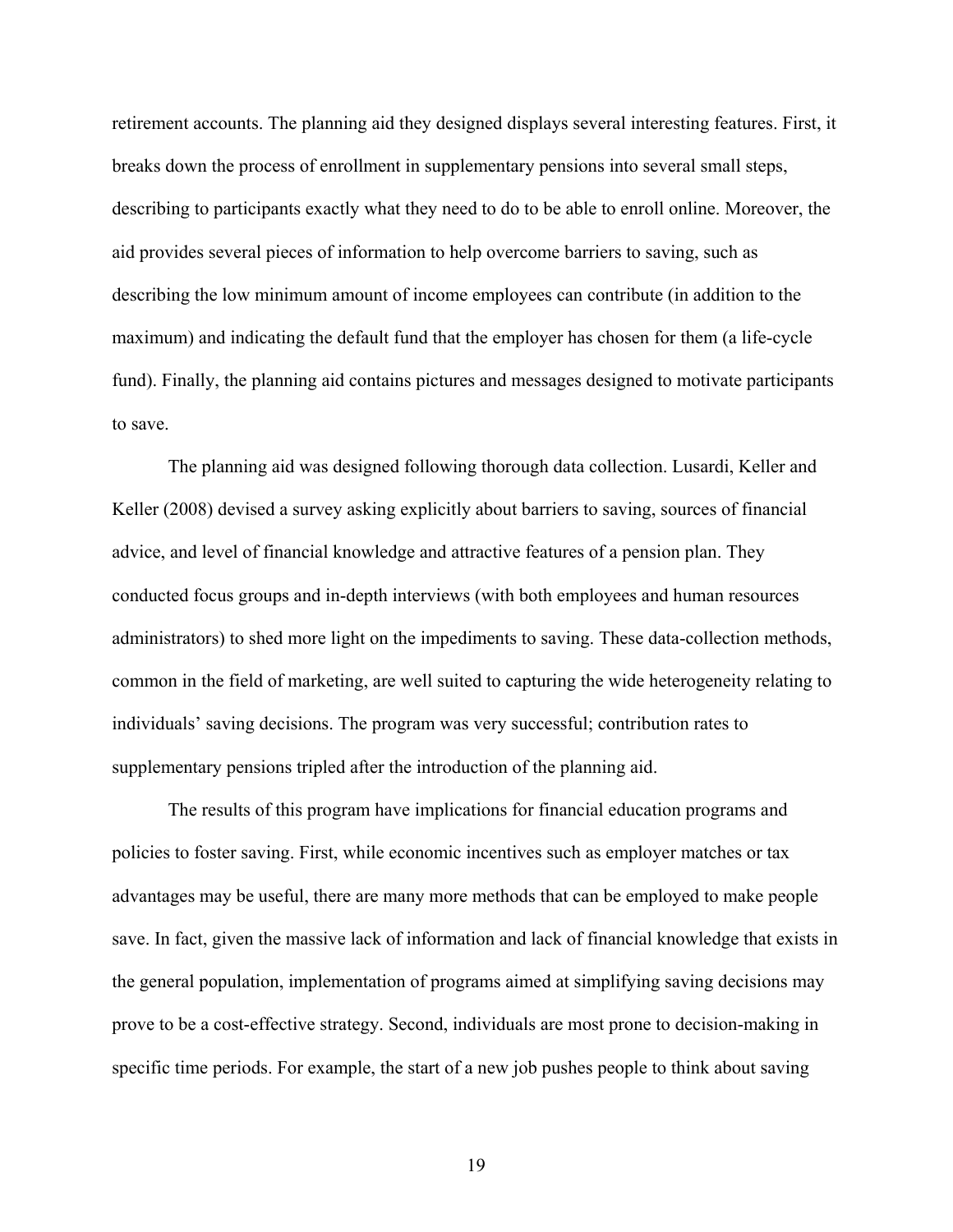(often because they have to make decisions about their pensions), and it may be very important to exploit such "teachable moments." Third, to be effective, programs have to recognize the many differences among individuals, not only in terms of preferences and economic circumstances but also of their existing levels of information, financial sophistication, and ability to carry though with plans. In other words, relying on "one-size-fits-all" principles can lead to rather ineffective programs.

 While the problems are many and the challenges are daunting, programs can be designed to change saving behavior. We have a wealth of information to rely on, and that information should make effective financial education increasingly possible. In the current economic environment it is essential to equip consumers with the necessary tools to make informed financial choices. One of these tools is financial literacy.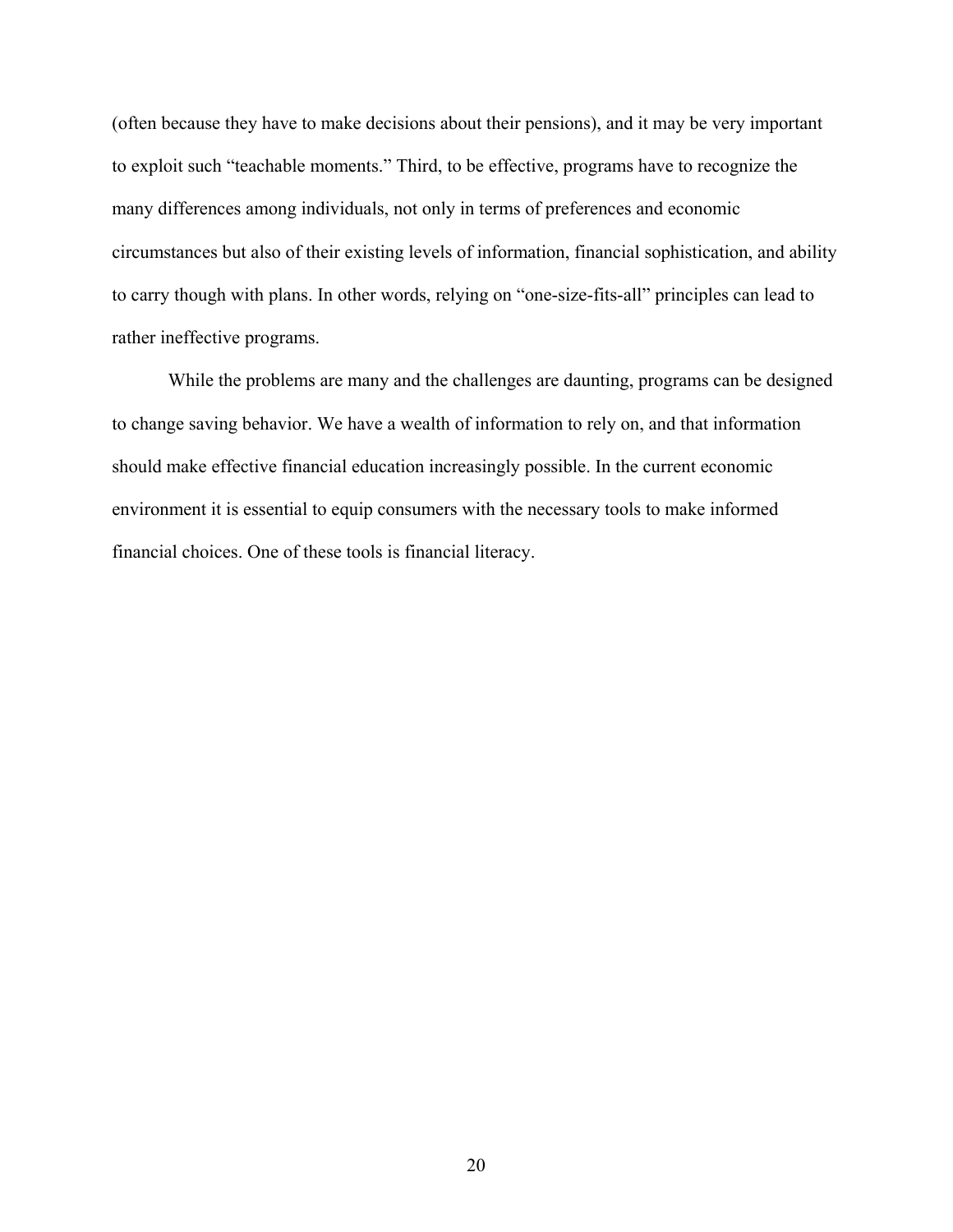# **References**

Agarwal, S., J. Driscoll, X. Gabaix, and D. Laibson (2007), "The Age of Reason: Financial Decisions over the Lifecycle," mimeo, Harvard University.

Agnew, Julie and Lisa Szykman (2005), "Asset Allocation and Information Overload: The Influence of Information Display, Asset Choice and Investor Experience," *Journal of Behavioral Finance,* 6, pp. 57–70.

Alesina, Alberto and Annamaria Lusardi (2006), "Driving Your Financial Investment? Perhaps a License is Needed," mimeo, Dartmouth College. http://www.dartmouth.edu/~vox/0607/0724/lusardi.html

Bernheim, Douglas (1995), "Do Households Appreciate Their Financial Vulnerabilities? An Analysis of Actions, Perceptions, and Public Policy," *Tax Policy and Economic Growth*, Washington, DC: American Council for Capital Formation, pp. 1–30.

Bernheim, Douglas (1998), "Financial Illiteracy, Education and Retirement Saving," in Olivia S. Mitchell and Sylvester Schieber (eds.), *Living with Defined Contribution Pensions*, Philadelphia: University of Pennsylvania Press, pp. 38–68.

Bernheim, Douglas and Daniel Garrett (2003), "The Effects of Financial Education in the Workplace: Evidence from a Survey of Households," *Journal of Public Economics*, 87, pp.1487– 1519.

Brown, Amy and Kimberly Gartner (2007), "Early Intervention and Credit Cardholders: Results of Efforts to Provide Online Financial Education to New-to-Credit and At-Risk Consumers," Center for Financial Services Innovation, Chicago, IL.

Brown, Jeffrey, Zoran Ivkovich, Paul Smith, and Scott Weisbenner (2007), Neighbors Matter: Causal Community Effects and Stock Market Participation, NBER Working Paper n. 13168.

Bucks, Brian and Karen Pence (2006), "Do Homeowners Know Their House Values and Mortgage Terms?" Working Paper, Federal Reserve Board of Governors.

Campbell, John (2006), "Household Finance," *Journal of Finance*, 61, pp. 1553–1604.

Clark, Robert and Madeleine D'Ambrosio (2008), "Adjusting Retirement Goals and Saving Behavior: The Role of Financial Education," forthcoming in Annamaria Lusardi (ed.), *Overcoming the Saving Slump: How to Increase the Effectiveness of Financial Education and Saving Programs,* University of Chicago Press*.*

Choi, James, David Laibson, and Brigitte Madrian (2006), "Reducing the Complexity Costs of 401(k) Participation Through Quick Enrollment (TM)," NBER Working Paper n. 11979.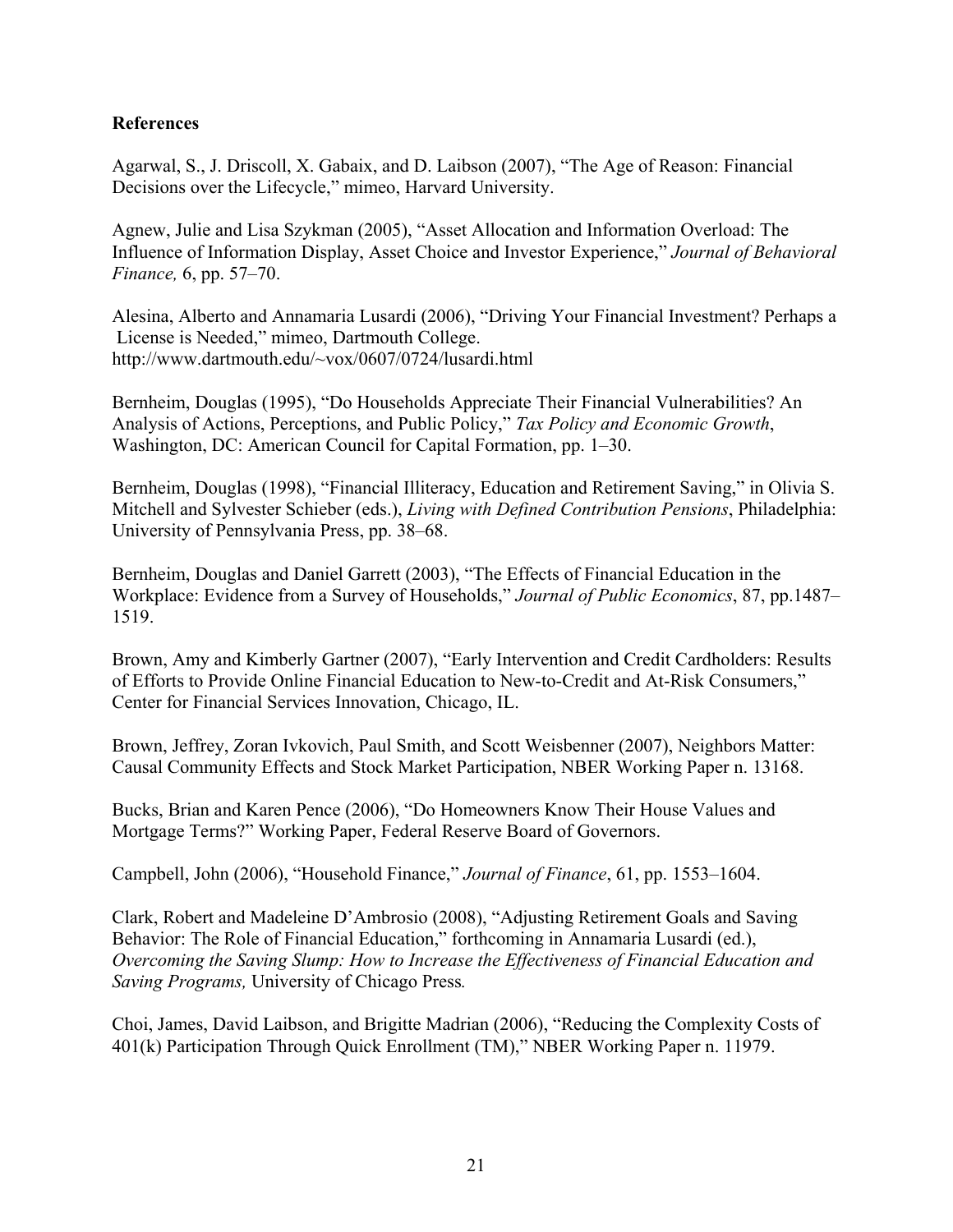De Mel, Suresh, David McKenzie and Christopher Woodruff (2008), "Who Are the Microenterprise Owners? Evidence from Sri Lanka on Tokman v. de Soto," mimeo, World Bank.

Duflo, Esther and Emmanuel Saez (2003), "The Role of Information and Social Interactions in Retirement Plan Decisions: Evidence from a Randomized Experiment," *Quarterly Journal of Economics*, 118, pp. 815–842.

Duflo, Esther and Emmanuel Saez (2004), "Implications of Pension Plan Features, Information, and Social Interactions for Retirement Saving Decisions," in Olivia S. Mitchell and Stephen Utkus (eds.), *Pension Design and Structure: New Lessons from Behavioral Finance,* Oxford: Oxford University Press, pp. 137–153.

Elliehausen, Gregory, Christopher Lundquist and Michael Staten (2007), "The Impact of Credit Counseling on Subsequent Borrower Behavior," *Journal of Consumer Affairs*, 41(1), pp. 1-27.

Gustman, Alan, Thomas Steinmeier, and Nahid Tabatabai (2008), "Do Workers Know about Their Pension Plan Type? Comparing Workers' and Employers' Pension Information," forthcoming in Annamaria Lusardi (ed.), *Overcoming the Saving Slump: How to Increase the Effectiveness of Financial Education and Saving Programs,* University of Chicago Press.

Hastings, Justine (2007), "Information, Financial Literacy and Sensitivity to Fees: Evidence from Mexico's Privatized Social Security Market," mimeo, Yale University**.**

Hilgert, Marianne, Jeanne Hogarth and Sondra Beverly (2003), "Household Financial Management: The Connection between Knowledge and Behavior," *Federal Reserve Bulletin*, pp. 309–322.

Hirad, Abdighani and Peter Zorn (2001), "A Little Knowledge Is a Good Thing: Empirical Evidence of the Effectiveness of Pre-Purchase Homeownership Counseling," Working Paper, Freddie Mac.

Hogarth, Jeanne (2006), "Financial Education and Economic Development," paper presented at the G8 International Conference on Improving Financial Literacy. http://www.oecd.org/dataoecd/20/50/37742200.pdf

Hong, Harrison, Jeffrey Kubik, and Jeremy Stein (2004), "Social Interaction and Stock Market Participation," *Journal of Finance,* 59, 137–163.

Lusardi, Annamaria (2002), "Preparing for Retirement: The Importance of Planning Costs," *National Tax Association Proceedings – 2002*, pp. 148–154.

Lusardi, Annamaria (2003), "Planning and Saving for Retirement," Working Paper, Dartmouth College.

http://www.dartmouth.edu/~alusardi/Papers/Lusardi\_pdf.pdf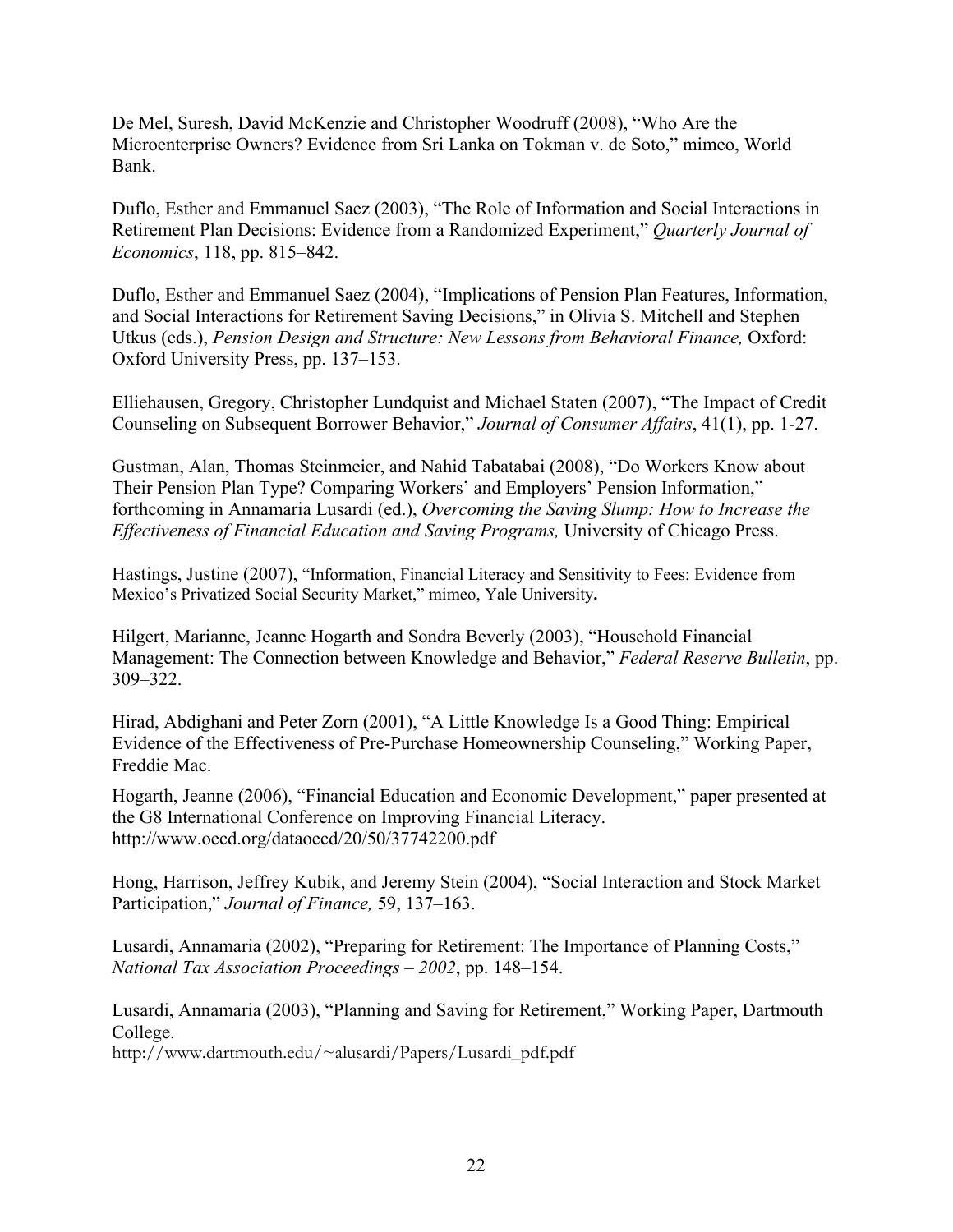Lusardi, Annamaria (2004), "Savings and the Effectiveness of Financial Education," in Olivia S. Mitchell and Stephen Utkus (eds.), *Pension Design and Structure: New Lessons from Behavioral Finance,* Oxford: Oxford University Press, pp. 157–184.

Lusardi, Annamaria (2005), "Financial Education and the Saving Behavior of African American and Hispanic Households," Report for the US Department of Labor. http://www.dartmouth.edu/~alusardi/Papers/Lusardi\_pdf.pdf

Lusardi, Annamaria (2008), **"**Household Saving Behavior: The Role of Literacy, Information and Financial Education Programs," NBER Working Paper n. 13824.

Lusardi, Annamaria, Punam Keller and Adam Keller (2008), "New Ways to Make People Save: A Social Marketing Approach," forthcoming in Annamaria Lusardi (ed.), *Overcoming the Saving Slump: How to Increase the Effectiveness of Financial Education and Saving Programs*, University of Chicago Press.

Lusardi, Annamaria and Jason Beeler (2007), "Saving Between Cohorts: The Role of Planning," in Brigitte Madrian, Olivia Mitchell, Beth Soldo (eds), *Redefining Retirement. How Will Boomers Fare?,* Oxford: Oxford University Press, pp. 271–295.

Lusardi, Annamaria and Olivia S. Mitchell (2006), "Financial Literacy and Planning: Implications for Retirement Wellbeing," Working Paper, Pension Research Council, Wharton School, University of Pennsylvania.

Lusardi, Annamaria and Olivia S. Mitchell (2007a), "Baby Boomer Retirement Security: The Role of Planning, Financial Literacy, and Housing Wealth," *Journal of Monetary Economics,* 54, pp. 205–224.

Lusardi, Annamaria and Olivia Mitchell (2007b), "Financial Literacy and Retirement Preparedness. Evidence and Implications for Financial Education," *Business Economics*, January 2007, pp. 35–44.

Lusardi, Annamaria and Olivia Mitchell (2007c), "Financial Literacy and Retirement Planning: New Evidence from the Rand American Life Panel," MRRC Working Paper n. 2007-157.

Lusardi, Annamaria and Olivia Mitchell (2008), "Planning and Financial Literacy: How Do Women Fare?," forthcoming *American Economic Review*, May 2008.

Lusardi, Annamaria and Peter Tufano (2008), "Debt Literacy, Financial Experience, and Overindebtedness," mimeo, Harvard Business School.

Madrian, Brigitte and Dennis Shea (2001), "Preaching to the Converted and Converting Those Taught: Financial Education in the Workplace," University of Chicago Working Paper.

Mandell, Lewis (2004), "*Financial Literacy: Are We Improving?"* Washington, D.C.: Jump\$tart Coalition for Personal Financial Literacy.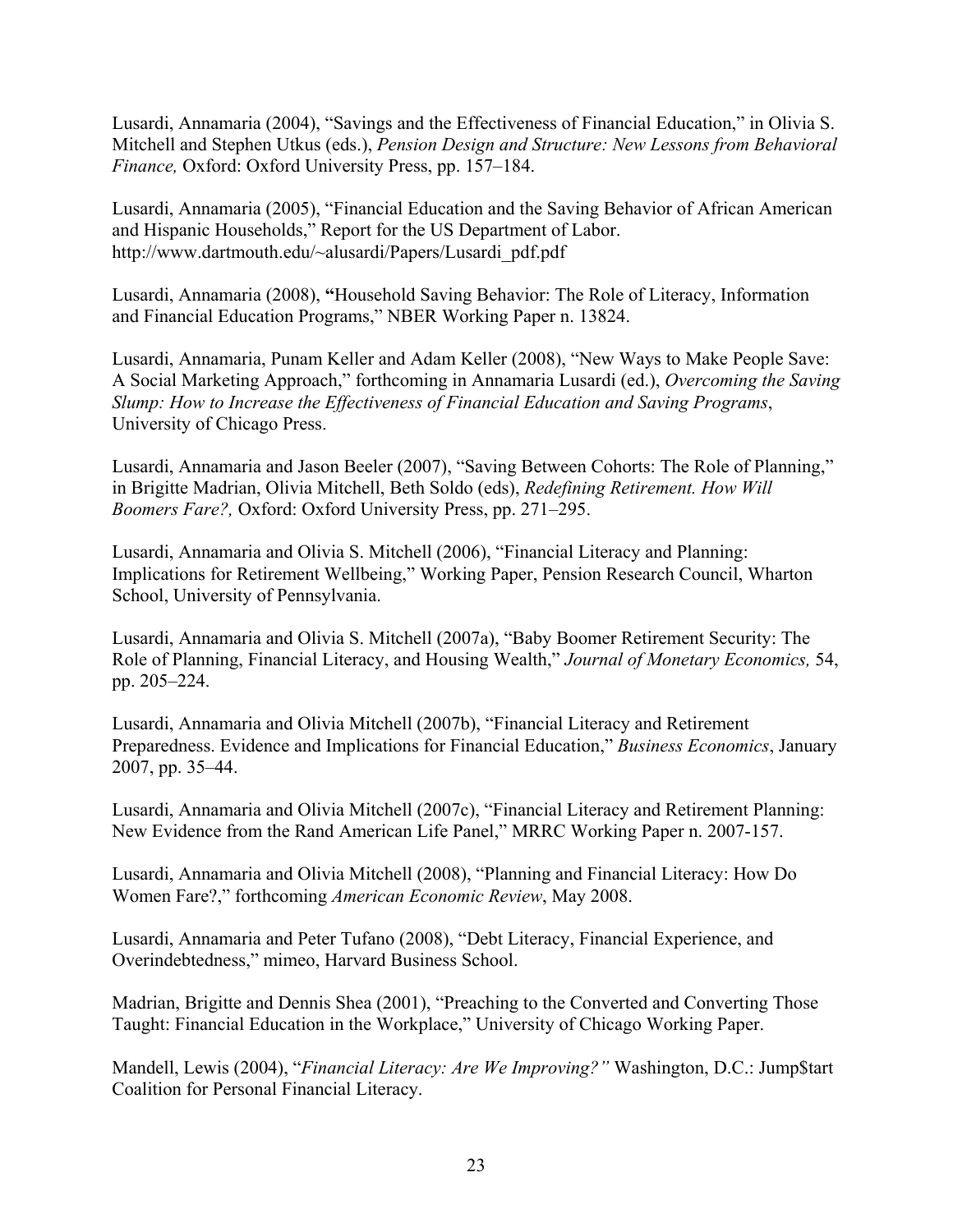Mandell, Lewis (2008), "Financial Literacy in High School," forthcoming in Annamaria Lusardi (ed.), *Overcoming the Saving Slump: How to Increase the Effectiveness of Financial Education and Saving Programs,* University of Chicago Press.

Medill Colleen (2007), "Participant Perceptions and Decision-Making Concerning Retirement Benefits, "paper present to the 9<sup>th</sup> Annual Joint Conference of the Retirement Research Consortium, Washington, D.C., August 9-10, 2007.

Moore, Danna (2003), "Survey of Financial Literacy in Washington State: Knowledge, Behavior, Attitudes and Experiences," Technical report 03-39, Social and Economic Sciences Research Center, Washington State University.

National Council on Economic Education (2005), "What American Teens and Adults Know About Economics," Washington, D.C.

Schreiner Mark and Michael Sherraden (2007), *Can the Poor Save? Saving and Asset Building in Individual Development Accounts,* New Brunswick, NJ: Transaction Publishers.

Sherraden Michael and Ray Boshara (2008), "Learning from Individual Development Accounts," forthcoming in Annamaria Lusardi (ed.), *Overcoming the Saving Slump: How to Increase the Effectiveness of Financial Education and Saving Programs, University of Chicago* Press.

Smith Barbara and Fiona Stewart (2008), "Learning from the Experience of OECD Countries: Lessons for Policy, Programs, and Evaluations," forthcoming in Annamaria Lusardi (ed.), *Overcoming the Saving Slump: How to Increase the Effectiveness of Financial Education and Saving Programs,* University of Chicago Press.

Stango, Victor and Jonathan Zinman (2007), "Fuzzy Math and Red Ink: When the Opportunity Cost of Consumption is Not What It Seems," Working Paper, Dartmouth College.

Van Rooij, Maarten, Annamaria Lusardi and Rob Alessie (2007), "Financial Literacy and Stock Market Participation," NBER Working Paper n. 13565.

Woloshin Steven, Lisa Schwartz , and Gilbert Welch (2002), "Risk Charts: Putting Cancer in Context. *Journal of the National Cancer Institute,* 94(11), pp. 799-804.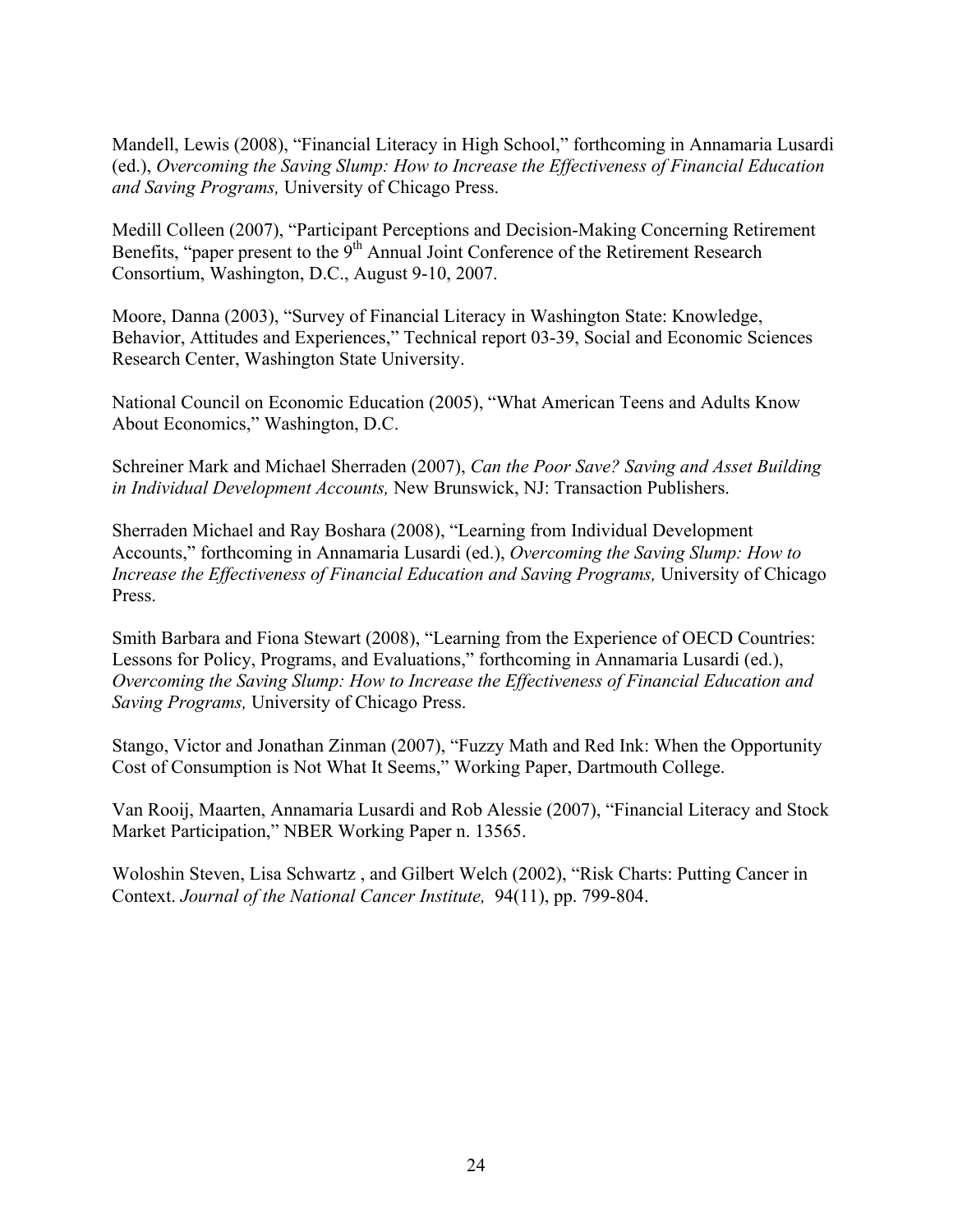# **Table 1: Financial Literacy Among Early Baby Boomers**

| Question Type         | Correct $(\% )$ | Incorrect $(\% )$ | Do Not Know (%) |
|-----------------------|-----------------|-------------------|-----------------|
| Percentage            | 83.5            | 13.2              |                 |
| Calculation           |                 |                   |                 |
| Lottery               | 55.9            | 34.4              |                 |
| Division              |                 |                   |                 |
|                       | 17.8            | 78.5              |                 |
| Compound<br>Interest* |                 |                   |                 |

Note: \*Conditional on being asked the question. Percentages may not sum to 100 due to a few respondents who refused to answer the questions. Observations weighted using HRS household weights. The total number of observation is 1,984. Adapted from Lusardi and Mitchell (2007a).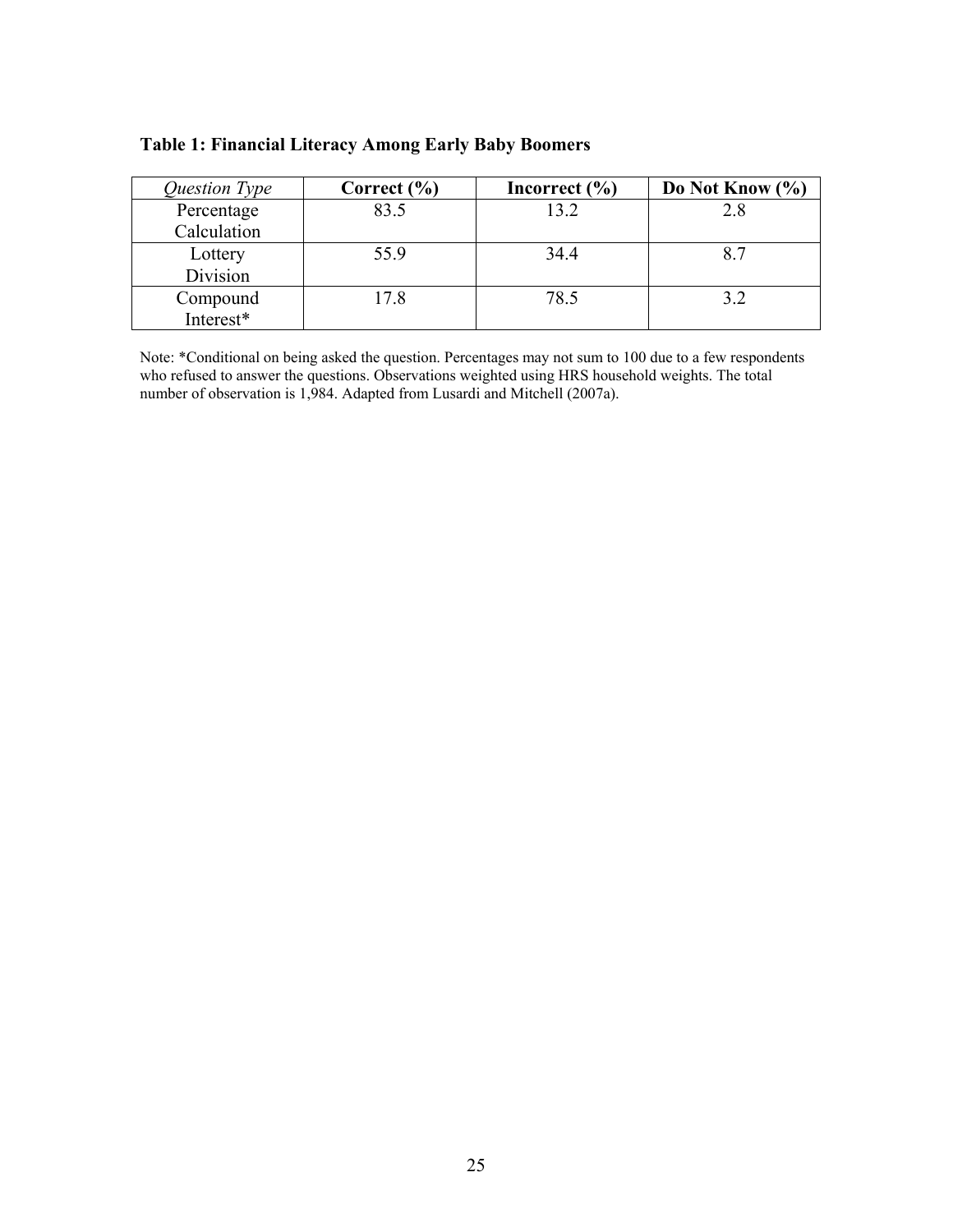#### **Table 2A. Advanced financial literacy**

Weighted percentages of total number of respondents (N=812)

|                                                                                                                                                         | Correct | Incorrect | Do not<br>Know |
|---------------------------------------------------------------------------------------------------------------------------------------------------------|---------|-----------|----------------|
| 1) Which statement describes the main function of the stock market?<br>1)                                                                               | 75.5    | 17.7      | 6.8            |
| 2) Function of mutual fund. $\frac{1}{2}$                                                                                                               | 72.4    | 11.3      | 16.3           |
| 3) If the interest rate falls/rises, what should happen to bond prices:<br>rise/fall/stay the same/none of the above? $2^{2}$                           | 36.7    | 41.1      | 22.2           |
| 4) Buying a company fund/stock mutual usually provides a safer<br>return than a stock mutual fund/a company fund. True or false? <sup>2)</sup>          | 80.2    | 3.3       | 16.5           |
| 5) Stocks/Bonds are normally riskier than bonds/stocks. True or<br>false? $^{2)}$                                                                       | 81.7    | 4.6       | 13.8           |
| 6) Considering a long time period (for example 10 or 20 years), which<br>asset normally gives the highest return: savings accounts, bonds or<br>stocks? | 70.1    | 20.6      | 9.4            |
| 7) Normally, which asset displays the highest fluctuations over time:<br>savings accounts, bonds, stocks?                                               | 88.8    | 3.7       | 7.5            |
| 8) When an investor spreads his money among different assets, does 81.2<br>the risk of losing money increase, decrease or stay the same?                |         | 12.9      | 5.9            |

1) See exact wording in the text;

2) This question has been phrased in two different ways.

Note: Correct, incorrect and do not know responses do not sum up to 100% because of refusals. Adapted from Lusardi and Mitchell (2007c).

#### **Table 2B. Advanced literacy: Summary of responses**

Weighted percentages of total number of respondents (N=812)

|             | Number of correct, incorrect and do not know answers (out of eleven questions) |      |               |     |     |      |            |          |     |      |
|-------------|--------------------------------------------------------------------------------|------|---------------|-----|-----|------|------------|----------|-----|------|
|             | None                                                                           |      | $\mathcal{D}$ | 3   | 4   | 5    | 6          |          | All | Mean |
| Correct     |                                                                                | 27   | 3.6           | 62  | 8.9 | 13.3 | 17.7       | 25.6     | 214 | 5.9  |
| Incorrect   | 35.6                                                                           | 33.0 | 18.4          | 8.1 | 3.5 | 1.5  | $\theta$   | $\theta$ |     | 1.2  |
| Do not know | 56.5                                                                           | 18.7 | 11.0          | 6.3 | 3.3 | 19   | $\epsilon$ | 12       |     | 1.0  |

Note: Categories do not sum up to 100% because of rounding. Adapted from Lusardi and Mitchell (2007c).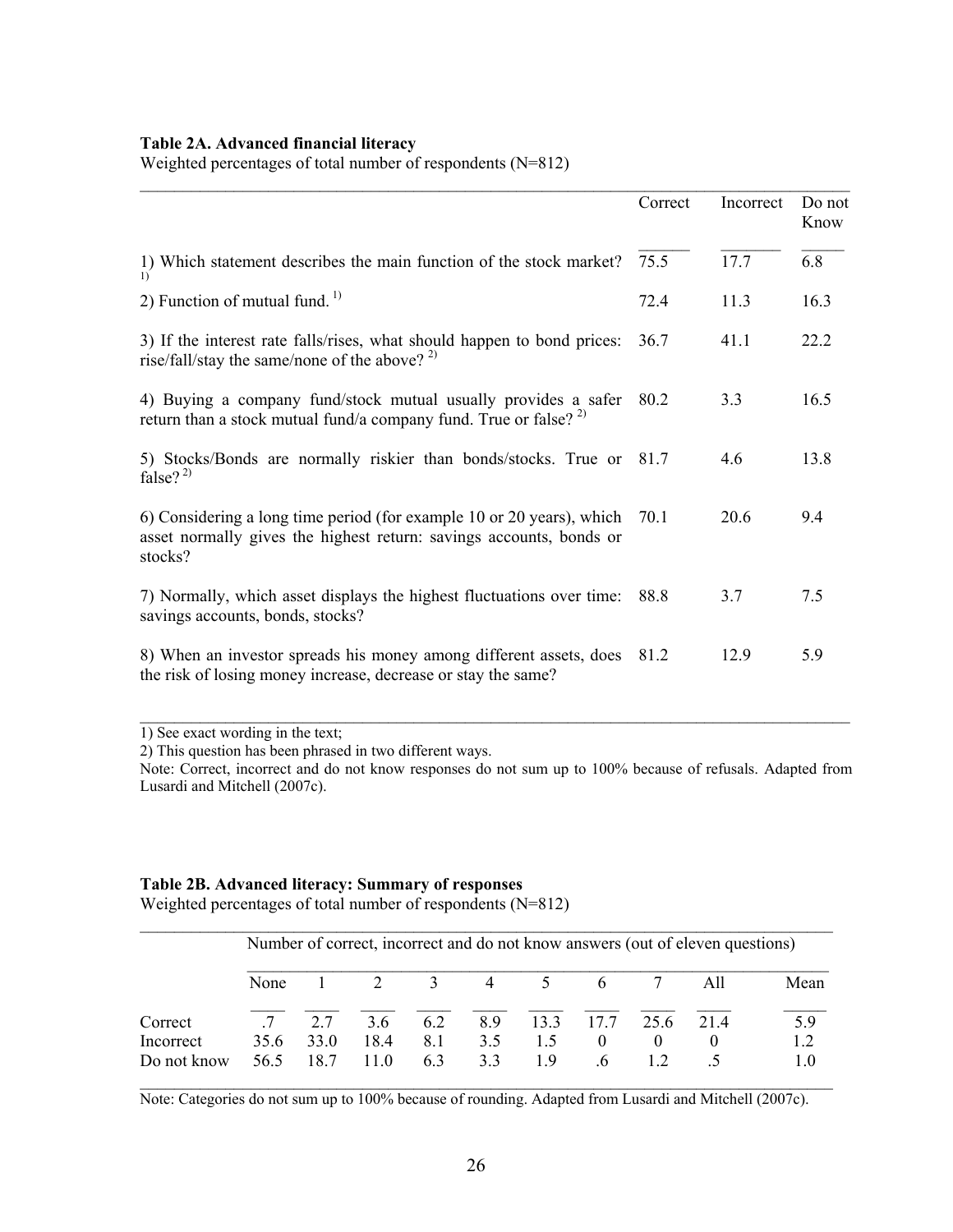|                                       | Probability of Being a Retirement Planner |           |           |  |  |
|---------------------------------------|-------------------------------------------|-----------|-----------|--|--|
|                                       |                                           | П         | III       |  |  |
| <b>Correct Percentage Calculation</b> | $-0.016$                                  | $-0.012$  | $-.034$   |  |  |
|                                       | (.061)                                    | (.062)    | (.060)    |  |  |
| <b>Correct Lottery Division</b>       | $.059*$                                   | .034      | .001      |  |  |
|                                       | (.030)                                    | (.031)    | (.032)    |  |  |
| Correct Compound Interest             | $.153***$                                 | $.149***$ | $.114***$ |  |  |
|                                       | (.035)                                    | (.035)    | (.039)    |  |  |
| DK Percentage Calculation             |                                           | .021      | .054      |  |  |
|                                       |                                           | (.068)    | (.067)    |  |  |
| DK Lottery Division                   |                                           | $-154***$ | $-141***$ |  |  |
|                                       |                                           | (.050)    | (.051)    |  |  |
| DK Compound Interest                  |                                           | $-.114$   | $-.073$   |  |  |
|                                       |                                           | (.080)    | (.081)    |  |  |
| Demographic controls                  | N <sub>0</sub>                            | No.       | Yes       |  |  |
| Pseudo $R^2$                          | .031                                      | .038      | .074      |  |  |

## **Table 3: Empirical Effects of Financial Literacy on Retirement Planning**

Note: This table reports Probit estimates of the effects of literacy on planning; marginal effects reported. Analysis sample consists of HRS Early Baby Boomers who responded to financial literacy questions. Being a planner is defined as having thought a little, some, or a lot about retirement. Demographic controls include age, education, race, sex, marital status, retirement status, number of children, and a dummy variable for those not asked the question about interest compounding. Regressions also include dummies for political literacy (knowing the President and Vice President of the United States). DK indicates respondent who did not know the answer. Observations weighted using HRS household weights. The total number of observations is 1,716. \* Significant at 10% level; \*\* significant at 5%level ; \*\*\* significant at 1% level. Adapted from Lusardi and Mitchell (2007a).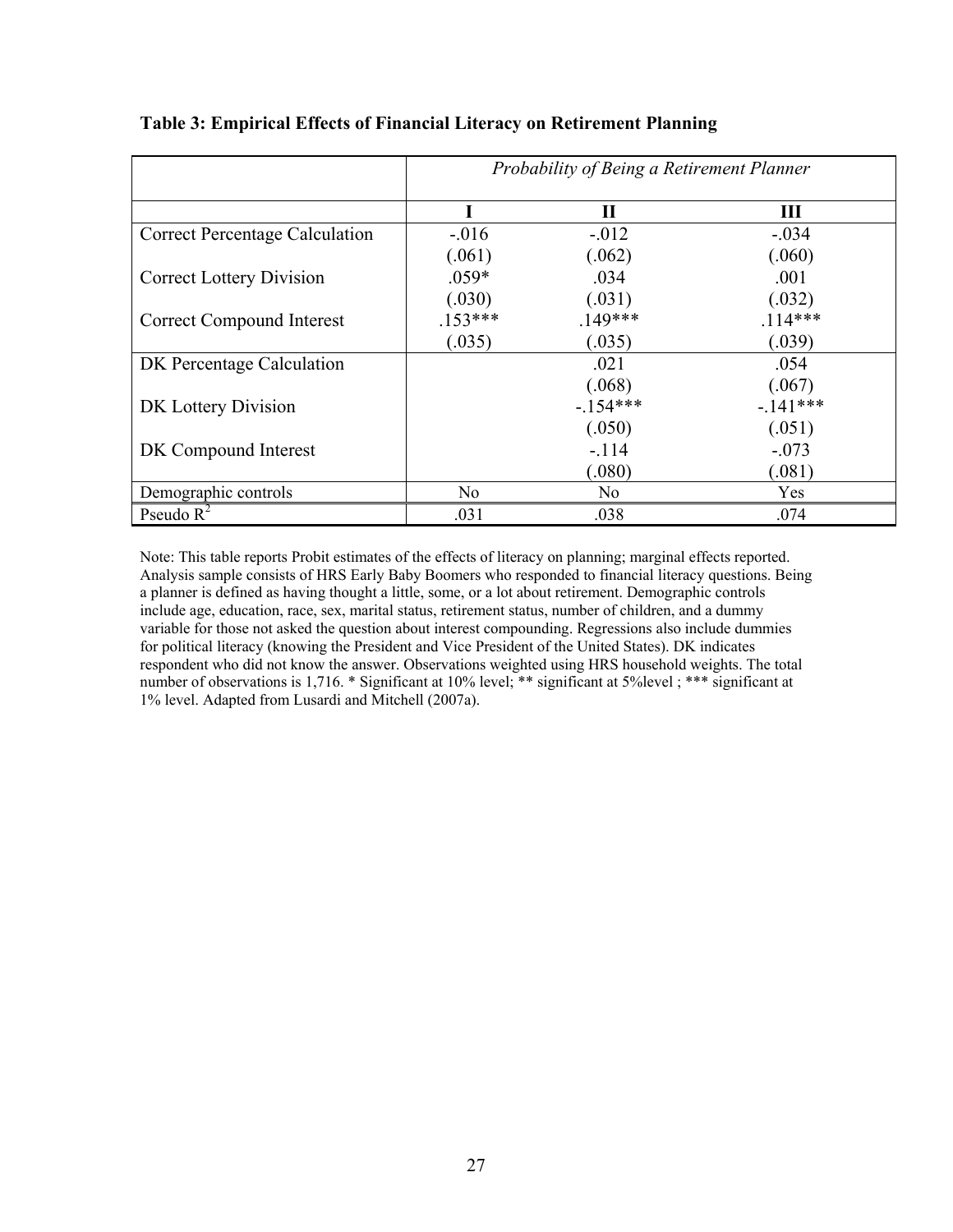

Figure 1: Financial Literacy: By Age